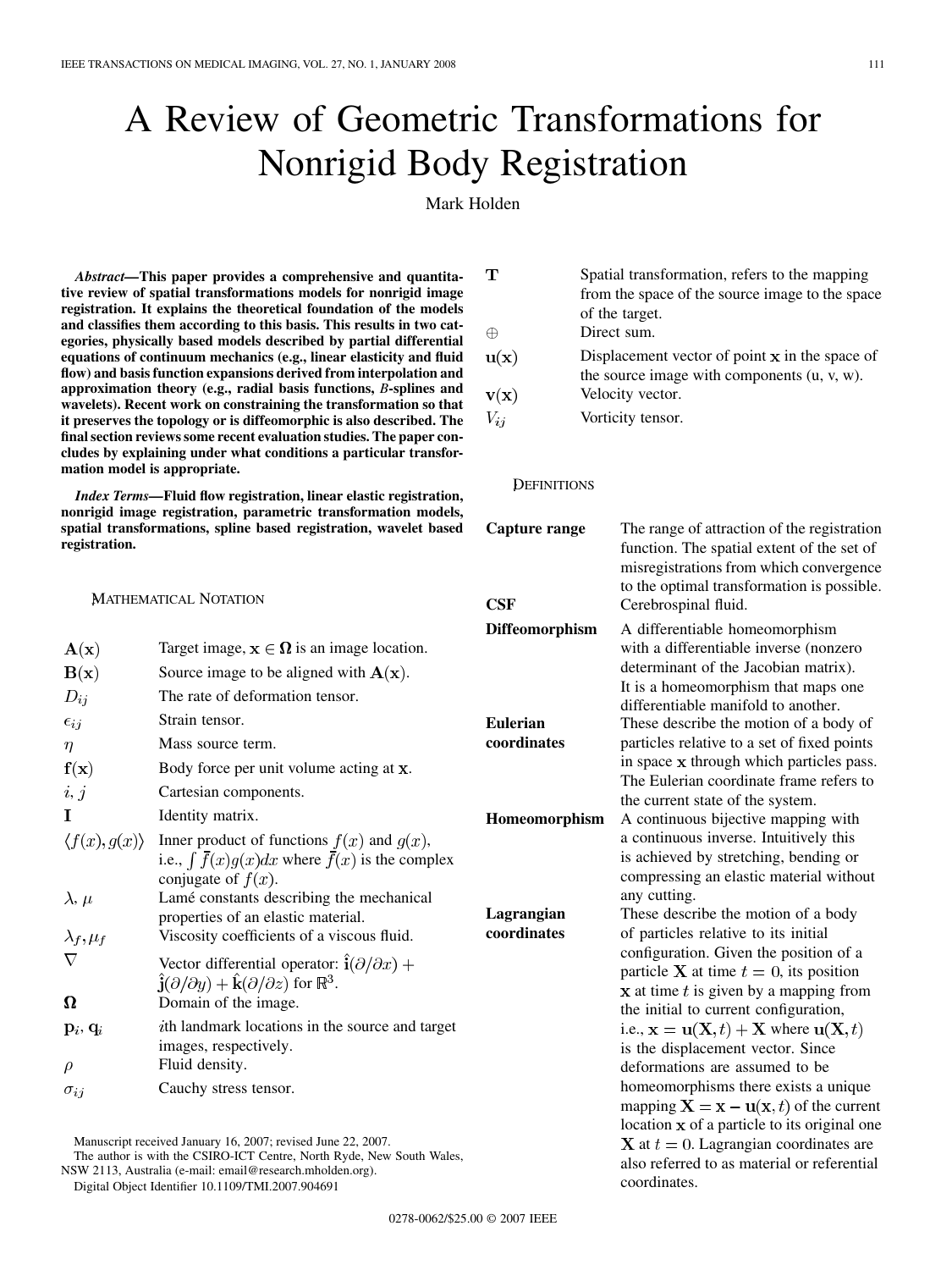| <b>Positive definite</b> | A function $f : \mathbb{R} \mapsto \mathbb{C}$ is positive          |
|--------------------------|---------------------------------------------------------------------|
| function                 | definite if the associated matrix A with                            |
|                          | elements $a_{ij} = f(x_i - x_j)$ is positive                        |
|                          | semi-definite $\forall x_i, x_j \in \mathbb{R}$ . A matrix <b>A</b> |
|                          | is positive semi-definite if $z^*A z \geq 0$ for                    |
|                          | all vectors $z \in \mathbb{C}$ .                                    |
| Support of a             | Let $f(x)$ be a real-valued function                                |
| function                 | on some set X. The support of f is                                  |
|                          | the smallest closed subset $Y \subseteq X$                          |
|                          | outside of which $f$ is zero, i.e.,                                 |
|                          | $f(x) = 0 \,\forall x \in X \cap \overline{Y}$ . A function         |
|                          | is said to have compact support if its                              |
|                          | support region is a compact subset of $X$                           |
|                          | and global support if $Y = X$ .                                     |
| <b>EBS</b>               | Elastic body spline. The solution of the                            |
|                          | Navier-Cauchy PDE of linear elasticity.                             |
| <b>FFD</b>               | Free-form deformation.                                              |
| <b>GEBS</b>              | Gaussian elastic body spline.                                       |
| <b>GM</b>                | Grey matter.                                                        |
| MQ                       | A multiquadric is a type of radial basis                            |
|                          | function of form $\sqrt{r^2+c^2}$ .                                 |
| <b>MRA</b>               | Multiresolution analysis.                                           |
| OF                       | Optical flow based transformation.                                  |
| PA                       | Piecewise affine transformation.                                    |
| <b>PDE</b>               | Partial differential equation.                                      |
| <b>ROI</b>               | Region of interest.                                                 |
| <b>TPS</b>               | Thin-plate spline.                                                  |
| <b>VS</b>                | Volume spline.                                                      |
| WM                       | White matter.                                                       |
| <b>WMN</b>               | Weighted mean radial basis function.                                |

#### I. INTRODUCTION

**I** MAGE registration is the process of determining the correspondence between objects in two images, by convention between the source and the target image. To determine correspondences it is necessary to find the geometrical or spatial mapping (or spatial transformation) applied to the source image so that it aligns with the target. The mapping is from the image domain  $\Omega$  to a subset or a superset of  $\Omega$ . For medical imaging, the mapping is usually 3-D to 3-D. Transformations that preserve the distance between all points in the image are referred to as rigid-body transformations. They are equivalent to a change from one Cartesian system of coordinates to another one which differs by shift and rotation. Transformations that allow for a global change of scale and shear are referred to as affine transformations. Affine transformations map parallel lines to parallel lines. Affine and rigid-body transformations can be conveniently represented using homogeneous matrices, these are  $4 \times 4$  matrices for 3-D to 3-D mappings.

In contrast, nonrigid transformations map straight lines to curves. Nonrigid registration is the process of determining such transformations given two images of an object. In certain situations the deformation model is known, e.g., the geometrical distortion of the imaging system, but in most cases it is unknown. There are many different nonrigid transformation models. In general, they can be divided into two categories: physical based models and function representations. The physical models in general, are derived from the theory of continuum mechanics and can be divided into two main subcategories: elasticity and fluid flow. Function representations originate from interpolation and approximation theory. They use basis function expansions to model the deformation. There are many different types of basis functions, e.g., radial basis functions, *B*-splines and wavelets.

There are a few reviews of rigid-body registration methods [1]–[3] and a few that consider nonrigid transformations [4]–[8]. Also there are reviews of related image warping methods [9]. Lester *et al.* [4] reviewed a number of transformation models, including linear elasticity, fluid flow, function expansions, and splines. They focussed on hierarchical strategies which can be applied to both the transformation and data. Rohr [5] focussed on landmark based methods, particularly the TPS model and extensions to it. Zitova and Flusser [6] provided a general review of image registration which includes a section on transformation models. Their review describes radial basis functions, elastic and fluid models. Modersitzki [7] concentrated on numerical solutions to registration problems, including nonrigid ones. This included elastic and fluid models and also radial basis functions. Goshtasby [8, Ch. 5] focussed on radial basis functions and compared them to piecewise affine models. None of these provide a comprehensive review of commonly used transformations such as *B*-splines and wavelets and few of them explain the underlying physical models or discuss the comparative evaluation of transformation models. This paper provides a comprehensive quantitative review including an explanation of theoretical basis of the models. It compares models and describes their limitations.

This paper is organized by grouping transformations according to their theoretical basis. This results in two main categories: those that originate from physical models of materials and those that originate from interpolation and approximation theory. In addition to this, there are methods that constrain the transformation according to some desirable mathematical property. Accordingly the paper is organized with the following structure:

- Physical models
	- linear elasticity
	- viscous fluid flow
	- optical flow.
- Basis function expansions — radial basis functions
	- *B*-splines
	- wavelets.
- Constraints on the transformation
	- inverse consistency
	- topology preservation
	- diffeomorphic transformations.

The final section describes recent comparative evaluation studies of some of these models. In order to make the paper more self-contained and provide motivation, a brief description of registration metrics and applications of nonrigid registration follows on from the introduction.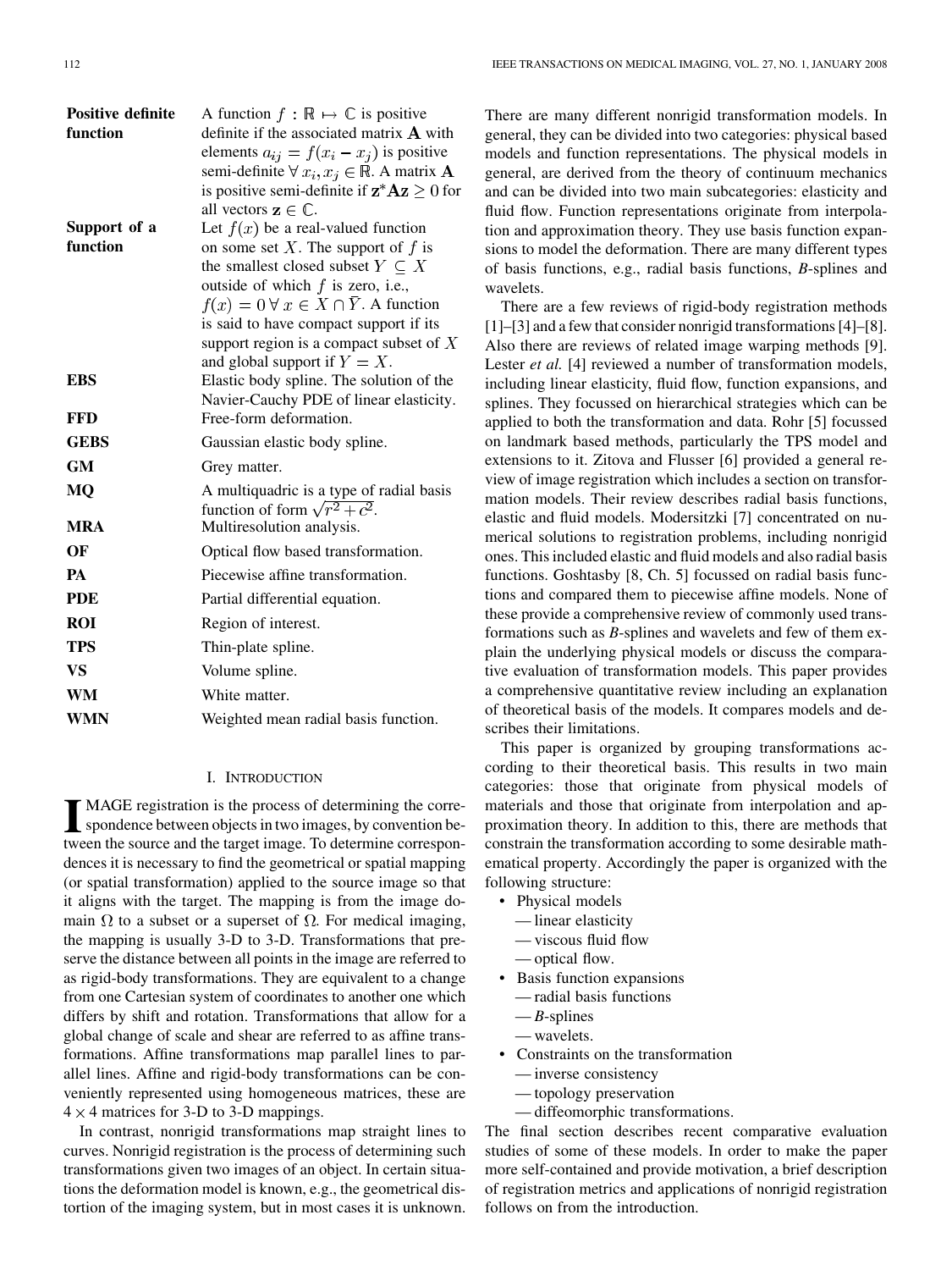#### *A. Registration Metrics*

A registration metric takes two images as input and returns a real value that indicates how well the images are aligned. One of the simplest ones is based on the distance between corresponding pairs of landmarks that are extracted from images. The landmarks can be anatomical features or fiducial markers that are rigidly attached to bone. For rigid-body registration the theory is well developed [1], [2], [10]–[12]. For nonrigid registration, landmarks are often used with thin-plate splines, see Section V-D. An advantage of landmarks is that they enable the transformation to be determined in closed form. Disadvantages are that a large number of them are needed to densely sample the deformation field and also the localization process introduces error. Another possibility is to use the distance between corresponding segmented surfaces. But this provides a registration metric only at the surfaces and not throughout the image volume as is often required, also the segmentation process introduces error. A more modern approach is to use an image similarity measure which gives a quantitative measure of image alignment. For intramodality registration, the sum of square differences or cross correlation of the corresponding voxel intensities can be used. For intermodality registration measures based on information theory such as mutual information perform well in the rigid case, see [3]. These measures have the advantage of providing fully automatic algorithms and are suitable for determining dense deformation fields.

#### II. APPLICATIONS OF NONRIGID REGISTRATION

In general, application domains are: medical imaging, remote sensing, and industrial imaging [8]. Crum *et al.* [13] survey a variety of medical applications. Essentially, there are two categories: intrasubject and intersubject. Intrasubject registration refers to the registration of scans of the same subject at different times, while intersubject refers to the registration of scans of different subjects, usually with the same imaging modality. A nonexhaustive list of the main applications is given below.

- Motion correction: To correct for the deformation of a patient's anatomy over time. For example, to correct for motion between preoperative, intraoperative, and postoperative scans in neurosurgery. For instance to correct for brain-shift [14], [15] and facilitate navigation. These deformations are mostly physical in nature and are caused by: changes in the direction of gravity, changes in fluid pressure, physiological motion associated with the heart, respiration, peristalsis, or other muscle groups.
- Motion determination: To quantify the physiological motion of the organ, e.g., heart [16], [17], lungs [18], [19], or joints [20] and use the measurements for diagnosis or therapy monitoring.
- Cross modality image fusion: To combine information from multiple scans of the same patient with different imaging modalities e.g., X-ray-MR [21], PET-CT [22], [23]. This is analogous to the rigid-body case except that the tissue is deformable, the deformations involved are similar to motion correction.
- Change detection: To detect and measure structural change over time. For instance for monitoring disease processes (e.g., longitudinal studies) to aid either diagnosis or

therapy. Typically measures of volume and shape are used that are derived from the transformations. Examples include multiple sclerosis [24], rheumatoid arthritis [25], Alzheimer's disease [26], [27], hormone therapy [28], and morphological changes resulting from surgical intervention [29].

- Distortion correction: To measure and correct for geometrical distortion of the imaging system. Possible approaches are to register to scans of other imaging modalities that exhibit less distortion [30], [31] or to use phantoms [32].
- Atlas construction: To produce a representation of the average or variation in anatomy for a patient group. Atlases can be either probabilistic [33]–[35], intensity based [36], label based [37], [38], or deformation based [39].
- Atlas registration: This allows information from a group of subjects to be combined and analysed in the standard space of the atlas, cf. Talairach space [40].
- Segmentation: Given an image containing a set of delineated structures this can be registered to the subject images and the transformations used to propagate the delineations into the space of the subject images so providing a segmentation [41]–[43]. Accurate segmentations of tissue can be obtained from optical images of histologically stained tissue samples. These segmentations can be mapped into anatomical images like MR [44], [45].

#### III. LINEAR ELASTIC TRANSFORMATIONS

### *A. Theory*

The theory of linear elasticity is based on notions of stress and strain. The stress at a given location is the contact force per unit area acting on orthogonal planes that intersect the location. Stress can be analysed mathematically using the Cauchy stress tensor. This is a second rank tensor denoted by  $\sigma_{ij}$ , the subscripts i and j denote the three Cartesian directions  $(x, y,$ and z). Stress components are either normal to the plane  $\sigma_{ii}$  or within it  $\sigma_{ij}$ ,  $i \neq j$ . This tensor has nine components and can be represented as a  $3 \times 3$  matrix. Strain is a measure of the amount of deformation. It is treated in an analogous way to stress as a second rank tensor  $\epsilon_{ij}$  with normal  $\epsilon_{ii}$  and shear  $\epsilon_{ij}$ ,  $i \neq j$  components.

When a body is subject to an external force this induces internal forces within the body which cause it to deform. The internal forces are grouped into body and surface forces. Body forces are distributed throughout the volume and are specified as force per unit volume. When a linear elastic material is in an equilibrium state the body forces  $f$  balance with the surface stresses  $\sigma_{ij}$ . So the integral of the surface (stress) forces and body forces must be zero. Assuming that the stress components vary linearly across an infinitesimal element it is possible to determine the following set of equilibrium equations [46]:

$$
\frac{\partial \sigma_{xx}}{\partial x} + \frac{\partial \sigma_{xy}}{\partial y} + \frac{\partial \sigma_{zx}}{\partial z} + f_x = 0 \quad (x, y, z) \tag{1}
$$

where  $(x, y, z)$  indicates that the other two equations are obtainable through cyclic permutation of  $x$ ,  $y$ , and  $z$ . By applying Gauss's divergence theorem to the force integral it can be shown that the stress tensor  $\sigma_{ij}$  is symmetric, this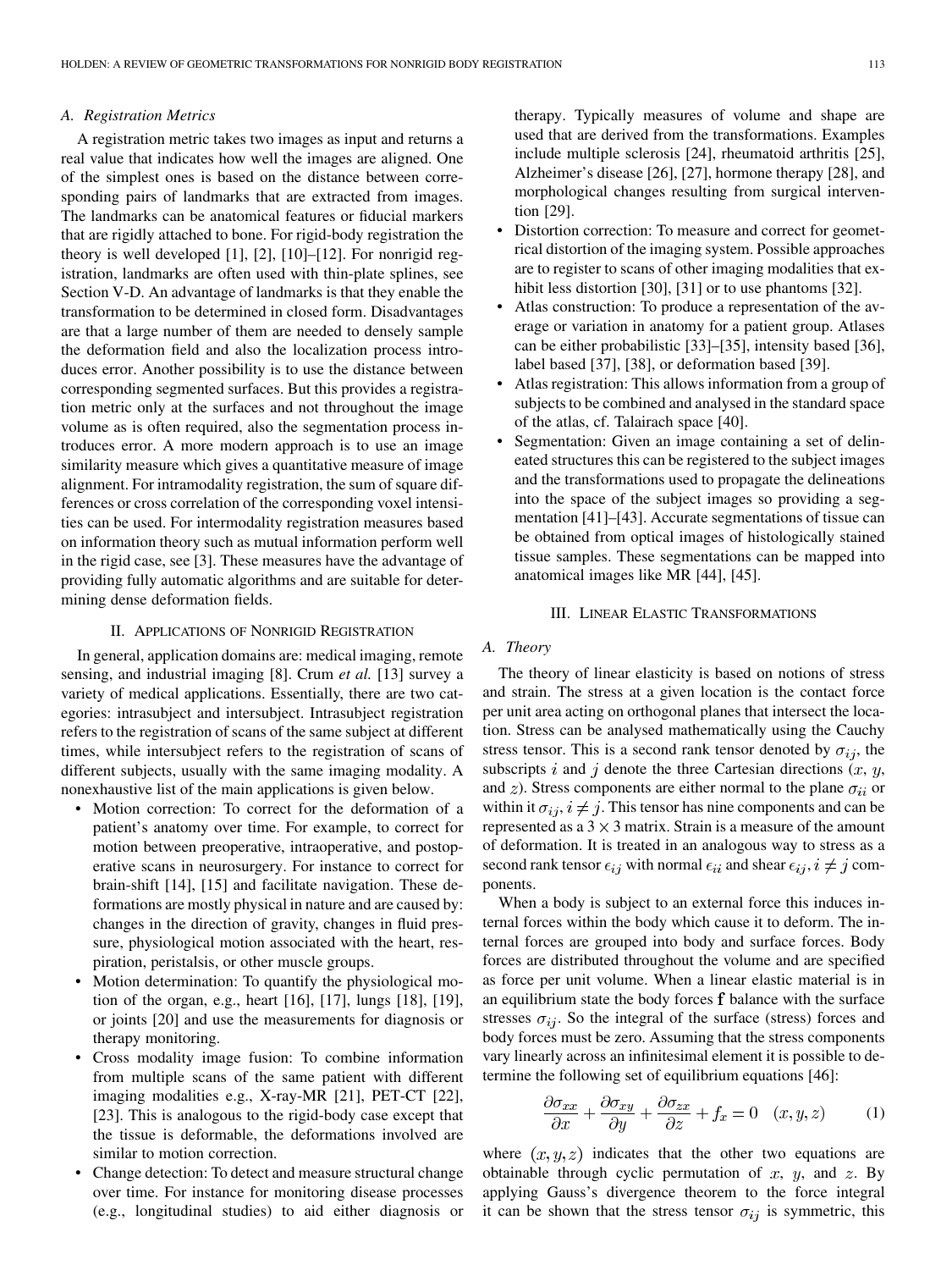reduces the number of independent stress components to six  $(\sigma_{xx}, \sigma_{yy}, \sigma_{zz}, \sigma_{xy}, \sigma_{yz}, \sigma_{zx})$ . The normal and shear infinitesimal strain can then be expressed in terms of the spatial derivative of the displacement, as follows:

$$
\epsilon_{xx} = \frac{\partial u}{\partial x} \n\epsilon_{xy} = \frac{1}{2} \left[ \frac{\partial u}{\partial y} + \frac{\partial v}{\partial x} \right] \quad (x, y, z; u, v, w).
$$
\n(2)

The constitutive equations for elasticity relate stress and strain tensors see [46], [47]. This relationship is expressed in the generalised Hooke's law  $\sigma_{ij} = C_{ijkm} \epsilon_{km}$ . The quantity  $C_{iikm}$  is a fourth rank tensor referred to as the stiffness tensor. Since there are six independent components for both the stress and strain tensors the tensor of elastic constants  $C_{ijkm}$  has 36 distinct elastic constants. For an homogeneous isotropic material there are an infinite number of planes of symmetry. Hence, the constitutive equations are independent of the coordinate system. By considering rotational invariance it is possible to reduce the number of independent constants to just two [46]. These are the Lamé constants,  $\lambda$  and  $\mu$ .  $\mu$  is also referred to as the shear modulus. Thus, for an isotropic material the stressstrain relation simplifies to the following Piola-Kirchoff form:

$$
\sigma_{ij} = \lambda \delta_{ij} \epsilon_{kk} + 2\mu \epsilon_{ij}.
$$
 (3)

Equations  $(1)$ – $(3)$  form a system of 15 equations with 15 unknowns (stress, strain, and displacement) and so the unknowns can be determined. Substituting (2) into (3) and then substituting the result into (1) gives the Navier-Cauchy linear elastic PDE

$$
\mu \nabla^2 \mathbf{u}(\mathbf{x}) + (\mu + \lambda) \nabla(\nabla \cdot \mathbf{u}(\mathbf{x})) + \mathbf{f}(\mathbf{x}) = 0 \tag{4}
$$

where  $u(x)$  is the displacement vector at position x, and  $f(x)$ denotes the body force per unit volume, which drives registration. It is possible to determine eigenfunctions of (4). These are products of univariate sinusoidal functions [48], [7, Ch. 9] and have the following form

$$
\boldsymbol{\phi} = \begin{pmatrix} \sin(a\pi x)\cos(b\pi y)\cos(c\pi z) \\ \cos(a\pi x)\sin(b\pi y)\cos(c\pi z) \\ \cos(a\pi x)\cos(b\pi y)\sin(c\pi z) \end{pmatrix} . \tag{5}
$$

The corresponding eigenvalues are given by

$$
\lambda_{abc,j} = \pi^2 (a^2 + b^2 + c^2) \begin{cases} (2\mu + \lambda), & j = 1 \\ \mu, & j = 2, 3. \end{cases}
$$
 (6)

The second-order terms of the displacement gradient are ignored in (2). This leads to error for large deformations. Furthermore, many biological materials have a nonlinear stress-strain relationship which also leads to error. Consequently, the linear model (4) is only really accurate for small deformations.

#### *B. Linear Elastic Algorithms*

The Navier-Cauchy PDE (4) is essentially an optimisation problem that involves balancing the external forces (image similarity) with the internal stresses that impose smoothness constraints [4]. It can be solved using variational [7], finite difference [49], [50], FEM models [51], basis function expansion [48], and Fourier transform methods [7].

Broit [49] was the first to propose a linear elastic model for nonrigid image registration. In [49, Ch. 6], an iterative algorithm is described that determines  $\mathbf u$  for which the internal stresses and external forces of (4) are in equilibrium. The PDE is solved by the finite difference method on a rectangular lattice. The first and second derivatives,  $\left(\frac{\partial u}{\partial x}\right)$  and  $\left(\frac{\partial^2 u}{\partial x^2}\right)$ , are approximated using discrete derivatives. This results in three linear equations, one for each Cartesian direction (i.e.,  $f_i$ ,  $f_j$ ,  $f_k$ ). These linear equations can be solved iteratively from the initial and previously calculated displacements determined using Gauss-Seidel or Jacobi methods. This gives a value of u for each lattice point.

Bajcsy *et al.* [50] improved this approach. Prior to elastic registration they corrected for global differences using a transformation consisting of translation, rotation and scaling. This was determined by aligning the centres of mass, ellipsoid axes, etc. They used a multiresolution version [50], [52] of Broit's [49] elastic model. The external force was based on the cross correlation of image features. These consisted of the local mean intensity, horizontal, and vertical edges that were extracted from the images.

Davatzikos and Bryan [53] designed an elastic algorithm for intersubject registration of cortical grey matter. They modelled the brain cortex as a thin spherical shell of constant thickness and described the central layer parametrically by  $\alpha(u, v)$ , with surface parameters u and v and a surface normal  $N(u, v)$ . Deformation was modelled as a uniform dilation or contraction with bending (homothetic mapping) between the two surfaces. Their model is also based on a balance between internal and external forces. The external force has two components, the first one deforms a point  $x$  towards the shell. This attractive force is simply the distance between the point  $x$  and the centre of mass function  $c(x)$ , i.e.,  $f(x) = c(x) - x$ . The second external force acts normally to the shell's surface and has magnitude  $\gamma$ , this either expands or dilates the shell depending on its sign. This leads to the following PDE:

$$
\beta(u, v) \left[ \mathbf{x}_{uu}(u, v) + \mathbf{x}_{vv}(u, v) \right] + \left[ 1 - \gamma(u, v) \right] \times \left\{ \mathbf{c}(\mathbf{x}) - \mathbf{x} \right\} + \gamma(u, v) \mathbf{N}(u, v) = 0 \quad (7)
$$

where the repeated subscript refers to partial differentiation. The first term in (7) refers to the elastic force (Laplacian) and the second and third terms refer to the external forces. Davatzikos and Bryan solve (7) iteratively. The image is partitioned into  $2N \times N$  square subimages and the partial derivatives are approximated with finite differences. This gives a set of discrete variables and functions of the form  $\mathbf{x}_{i,j} = \mathbf{x}((i/2N), (j/N)),$ and leads to the following discretised equation:

$$
\beta_{i,j}(\mathbf{x}_{i+1,j} + \mathbf{x}_{i-1,j} + \mathbf{x}_{i,j+1} + \mathbf{x}_{i,j-1} - 4\mathbf{x}_{i,j}) + (1 - \gamma_{i,j})(\mathbf{c}_{i,j} - \mathbf{x}_{i,j}) + \gamma_{i,j}\mathbf{N}_{i,j} = 0.
$$
 (8)

Equation (8) is solved iteratively using successive over-relaxation [54].

In [55], Davatzikos further develops this approach to match both the cortical and ventricular surfaces which are pre-segmented from the images. A homothetic mapping is first used to achieve a coarse match then this is further refined. The refinement step is based on curvature and landmark matching. Curvature matching involves determining the minimum  $(\kappa_{min})$ , max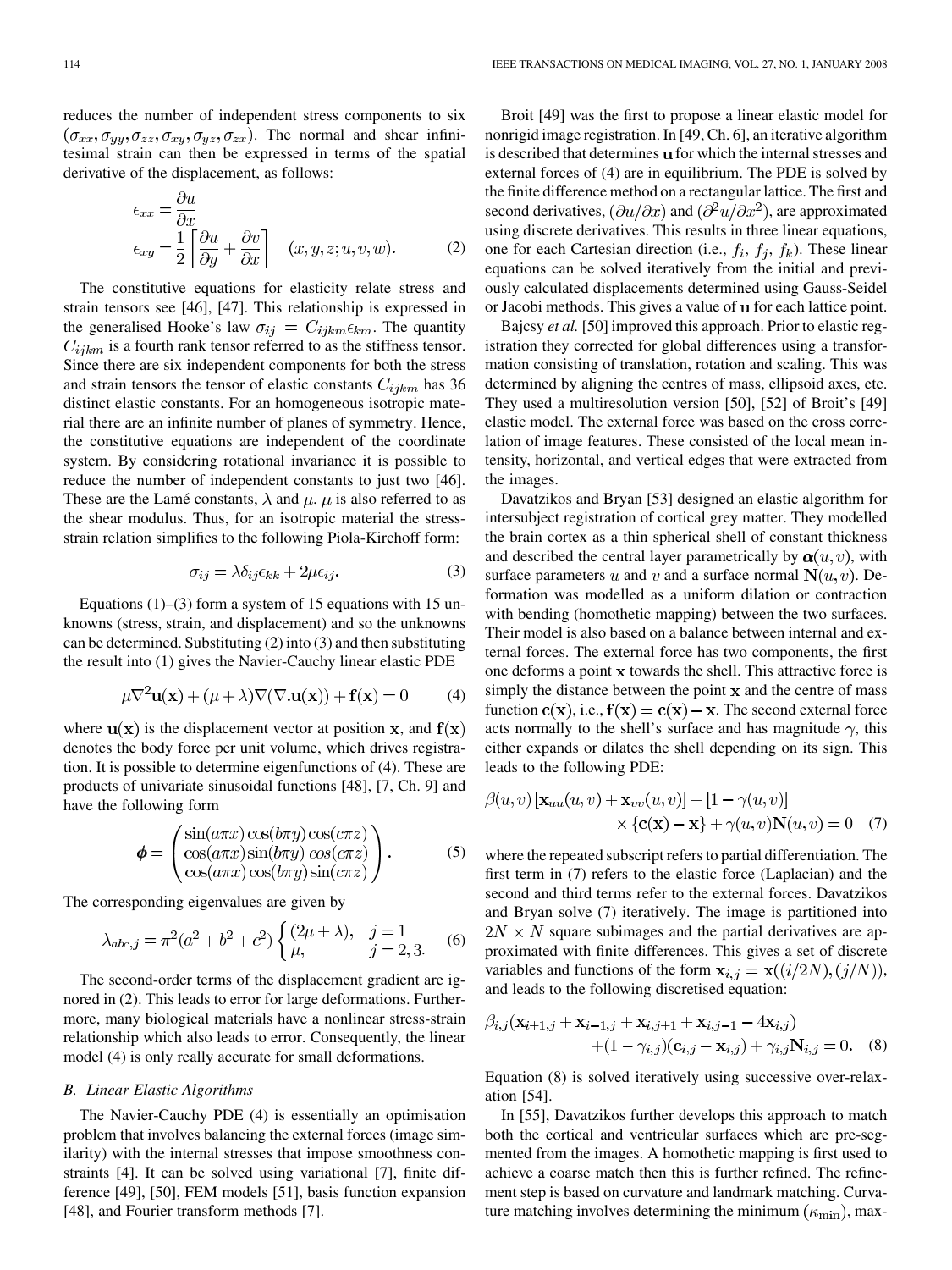imum ( $\kappa_{\text{max}}$ ) and Gaussian ( $\kappa_G$ ) curvatures of the segmented surfaces. The matching criterion involves determining the optimum displacement field such that

$$
\arg\min_{\mathbf{u}} \int_{S} \sum_{\alpha \in \{\text{min}, \text{max}, G\}} \left[ b_s^{\alpha}(\mathbf{u}(\mathbf{x})) - b_t^{\alpha}(\mathbf{x}) \right]^2 dS \quad (9)
$$

where  $b_t^{\alpha}$  are binary values of voxels corresponding to target (or source  $b_s$ ) surfaces such that  $b_t^{\alpha} = 1$  if  $\kappa_{\alpha} >$  threshold T and  $b_t^{\alpha} = 0$  otherwise. The curvature matching results in an external force  $f_1$  of the form

$$
\mathbf{f}_1 = -\sum_{\alpha \in \{\text{min}, \text{max}, G\}} (\nabla b_s^{\alpha}) (b_s^{\alpha} - b_t^{\alpha}). \tag{10}
$$

The curved outlines of N corresponding sulci  $s_s^i(l)$  and  $s_t^i(l)$ , parametrises the sulcal curve, are obtained manually from the source and target images, respectively. The displacement function **u** can be constrained by minimising the squared distance between corresponding landmarks as follows:

$$
\arg\min_{\mathbf{u}} \sum_{i=1}^{N} \int_{L} ||\mathbf{u}(\mathbf{s}_s^i(l)) - \mathbf{s}_t^i(l)||^2 dl. \tag{11}
$$

This results in a second force  $f_2$  that is proportional to the sum of residual distances between the two sets of landmarks:

$$
\mathbf{f}_2 = -\sum_{i=1}^N \left( \mathbf{u} \left( \mathbf{s}_s^i(l) \right) - \mathbf{s}_t^i(l) \right). \tag{12}
$$

The forces  $f_1$  and  $f_2$  are then incorporated as external forces in the Navier-Cauchy linear elastic PDE (4) as follows:

$$
\lambda_r \nabla^2 \mathbf{u} + (\mu_r + \lambda_r) \nabla (\nabla \cdot \mathbf{u}) + \mathbf{f}_1 + \mathbf{f}_2 = 0.
$$
 (13)

Equation (13) defines a 3-D elastic deformation that brings the cortical surfaces into registration. Davatzikos points out that there are large shape differences of certain brain structures across a population, e.g., the lateral ventricles. To accommodate this they propose to model the brain as an inhomogeneous body with nonzero initial strain  $(\epsilon)$  at the ventricular surface. This results in a modified Navier-Cauchy PDE, of the form

$$
\begin{aligned} \{\mathbf{f} + \lambda \nabla^2 \mathbf{u} + (\mu + \lambda) \nabla (\nabla \cdot \mathbf{u})\} \\ + \{ (\nabla \mathbf{u} + \nabla \mathbf{u}^T - 2\mathbf{I}) \nabla \lambda + (\nabla \cdot \mathbf{u} - 3) \nabla \mu \} \\ + \{\epsilon (2 \nabla \lambda + 3 \nabla \mu) + (2\lambda + 3\mu) \nabla \epsilon \} = 0. \end{aligned} \tag{14}
$$

The first term of (14) is the standard Navier-Cauchy PDE (4), the second term allows for material inhomogeneity, and the third term allows for the pre-strained ventricular surface.

*Validation of Bajcsy's Algorithm:* Bajcsy *et al.* [50] validated their elastic algorithm by registering a segmented brain atlas to patient CT scans. They manually segmented the ventricles in patient images and compared this to the corresponding region propagated from the atlas. Results indicated a maximum error of three to four pixels. Later Gee *et al.* [56] validated the algorithm for atlas to MR registration. This time the atlas was derived from myelin-stained sections to provide a segmentation of GM, WM, and CSF. The tissue types were manually delineated in the patient images. The voxel overlap was 66% for the region bound by the brain and ventricular surfaces and 78% for the region bounded by the GM/WM interface.

*Validation of Davatzikos Algorithm:* Davatzikos [55] evaluated his algorithm using six T1 weighted 3-D MR brain images of volunteers. Thirty six anatomical landmarks, corresponding to sulcal roots, ventricular horns, etc., were manually identified and used to measure the registration error. The mean, maximum (std) registration error was 3.4, 10.4 (2.1) mm.

## IV. FLUID FLOW TRANSFORMATIONS

## *A. Theory*

It is often useful to register images where there are large deformations. Large deformations are typically needed for intersubject registration because of anatomical variation over a population. A major limitation of the linear elasticity approach, using the Navier-Cauchy PDE (4) is that it is based on the assumption of an infinitesimally small deformation. Furthermore, for the regularization strategy used in linear elasticity (and TPS), the restoring force increases monotonically with strain [57] which penalizes large deformations. Christensen *et al.* [48], [57], [58] proposed a viscous fluid flow model to recover large deformations. This was applied after linear elastic registration.

Continuum mechanics provides the theoretical foundation for fluid flow. There are many standard texts on continuum mechanics, e.g., see [47] and [59]. Fluid flow models are based on idealised physical properties of fluids, e.g., they behave as a collection of particles that conform to Newtonian mechanics. Fluid models must satisfy physical laws such as the conservation of mass, energy, and linear and angular momentum. When a fluid is stationary there is no shear stress and so the Cauchy stress tensor  $\sigma_{ij}$  consists entirely of normal stresses (the hydrostatic pressure  $p$ ). When a fluid flows the shear stresses are no longer negligible. They are represented by a viscous (shear) stress tensor. The Cauchy stress tensor then becomes the sum of a hydrostatic pressure term and the viscous stress tensor. The viscous stress tensor is usually considered to be a function of the rate of deformation tensor. If this relationship is linear then the fluid is known as Newtonian otherwise it is considered Stokesian [47]. Fluid flow can be explained in terms of the following notions from continuum mechanics.

• **Fluid velocity:** In the Eulerian frame1, the velocity of an element of mass passing through  $x$  at time  $t$  is given by the material derivative of the displacement  $u(x)$  as follows:

$$
\mathbf{v}(\mathbf{x},t) = \frac{\partial \mathbf{u}}{\partial t} + \mathbf{v}.\nabla \mathbf{u}.
$$
 (15)

• **Rate of deformation:** The velocity gradient tensor  $(\partial v_i/\partial x_i)$  can be considered as the sum of a symmetric tensor  $D$  and an anti-symmetric one  $V$  such that  $(\partial v_i/\partial x_j) = D_{ij} + V_{ij}$ .  $D_{ij}$  is referred to as the rate of deformation tensor and  $V_{ij}$  the vorticity tensor. In tensor notation,  $D_{ij} = (1/2)((\partial v_i/\partial x_j) + (\partial v_j/\partial x_i))$  and

<sup>1</sup>The Eulerian frame is thought by some authors [57] to be the most suitable for tracking large deformations.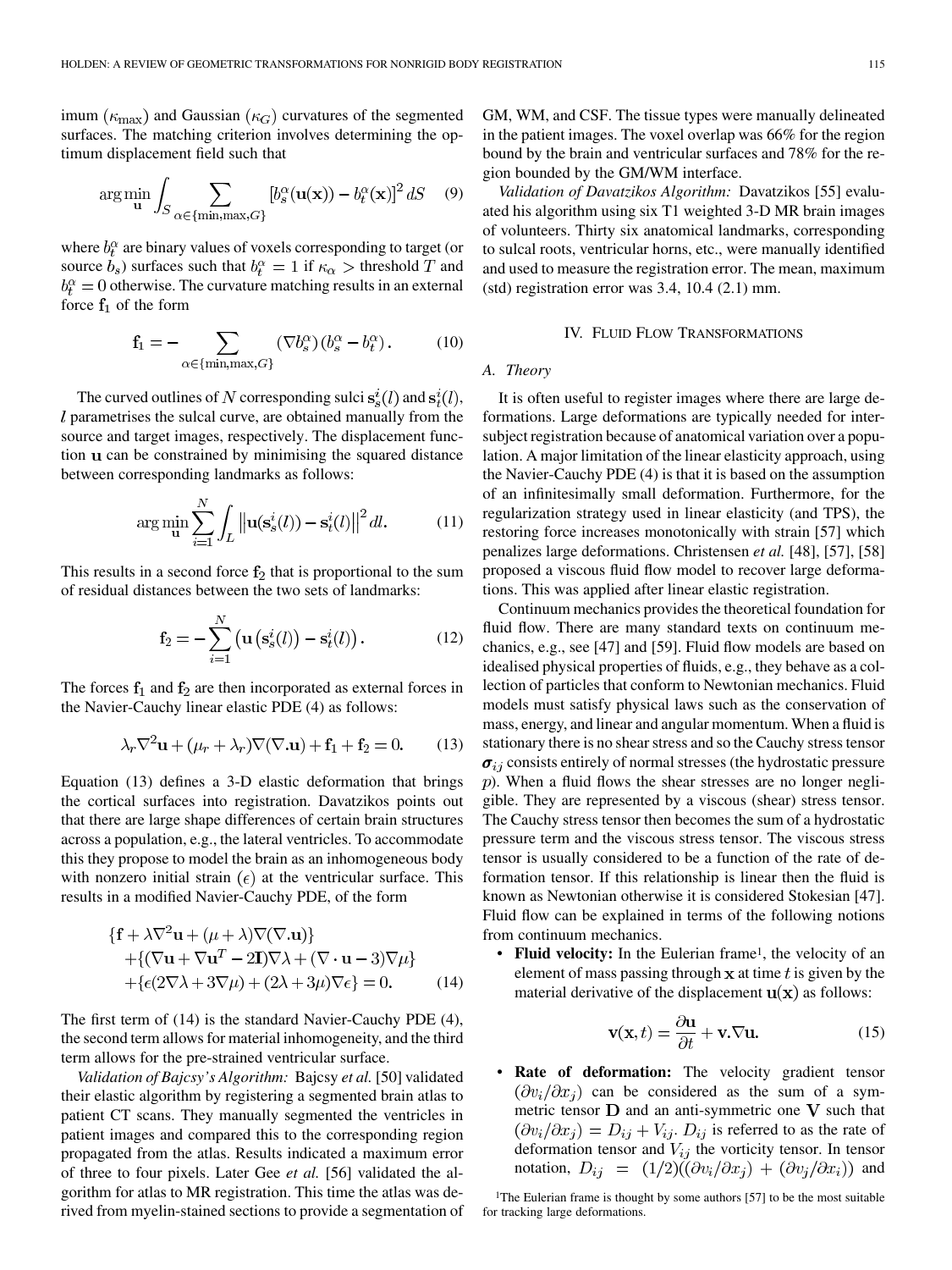$V_{ij} = (1/2)((\partial v_i/\partial x_j) - (\partial v_j/\partial x_i)).$  In vector notation, the rate of deformation tensor  $\bf{D}$  can be expressed as follows:

$$
\mathbf{D} = \frac{1}{2} (\nabla \mathbf{v} + (\nabla \mathbf{v})^T)
$$
 (16)

where  $\bf{v}$  is the velocity vector and  $T$  denotes transpose.

• **Conservation of mass:** Leads to the following continuity equation:

$$
\frac{\partial \rho}{\partial t} + \nabla \cdot (\rho \mathbf{v}) = \eta \tag{17}
$$

where  $\rho$  denotes the density of the fluid and the mass source term  $\eta$  allows for arbitrary creation or destruction of mass.<sup>2</sup>

• **Conservation of linear momentum:** Leads to the equation of motion:

$$
\nabla \sigma + \mathbf{f} = \rho \frac{d\mathbf{v}}{dt} + \eta \mathbf{v}
$$
 (18)

where  $f$ , sometimes written  $b$ , is the body force per unit volume.

• **Constitutive equations:** For a Newtonian fluid the viscous stress tensor  $\sigma$  is linearly related to the rate of deformation tensor  $\bf{D}$  as follows:

$$
\boldsymbol{\sigma} = -p\mathbf{I} + \lambda_f tr(\mathbf{D})\mathbf{I} + 2\mu_f \mathbf{D} \tag{19}
$$

where p is the hydrostatic pressure and  $\lambda_f$  and  $\mu_f$  are the viscosity coefficients of the fluid,  $tr$  is the trace.

Substituting (19) into (18) and then substituting for  $\bf{D}$  in (16) allows us to derive the Navier-Stokes-Duhem equation

$$
\rho \frac{d\mathbf{v}}{dt} = \mathbf{f} - \nabla p + (\mu_f + \lambda_f) \nabla (\nabla \cdot \mathbf{v}) + \mu_f \nabla^2 \mathbf{v} - \eta \mathbf{v}.
$$
 (20)

For very slow flow rates (low Reynolds number) it is possible to neglect the inertial terms  $\rho(d\mathbf{v}/dt)$  and  $\eta\mathbf{v}$ .

Assuming there is only a small spatial variation in the hydrostatic pressure then  $\nabla p$  can also be neglected and (20) simplifies to the Navier-Stokes equation for a compressible viscous fluid

$$
\mu_f \nabla^2 \mathbf{v} + (\mu_f + \lambda_f) \nabla(\nabla \cdot \mathbf{v}) + \mathbf{f} = 0.
$$
 (21)

Essentially the Navier-Stokes PDE describes the balance of forces acting in a given region of the fluid. It characterizes an equilibrium state where changes in momentum of the fluid balance with changes in pressure and dissipative viscous forces. The  $\mu_f \nabla^2$ **v** term is associated with constant volume or incompressible viscous flow whereas the  $(\mu_f + \lambda_f) \nabla(\nabla \cdot \mathbf{v})$  term allows for the expansion or contraction of the fluid. Remarkably, the Navier-Stokes PDE (21) is identical to the Navier-Cauchy PDE of linear elasticity (4) except that the PDE operates on velocity v rather than displacement  $\bf{u}$ .

#### *B. Fluid Flow Algorithms*

These are based on the viscous fluid flow model defined by the Navier-Stokes PDE (21). Because of the similarity to Navier-Cauchy PDE (4) solutions of linear elasticity can be transferred

to fluid flow. Differential operators are applied to a velocity field that describes pixel motion. Fluid flow allows large localized deformations to be modelled, but has the disadvantage of sometimes increasing registration error [4] and high computational cost.

The most well-known fluid flow algorithm is due to Christensen *et al.* [48], [57], [58]. The overall registration strategy is based on a transformation hierarchy of successively increasing numbers of degrees-of-freedom [58] starting with affine then linear elasticity and finally a fluid flow algorithm [48]. The fluid flow algorithm iteratively solves the Navier-Stokes PDE. It evolves velocity fields that describe the motion of voxels over time (iteration). The body force  $f$  is determined from image similarity like elastic algorithms. It is assumed to take the form of a Gaussian sensor model [57]

$$
\mathbf{f}(\mathbf{x}, \mathbf{u}) = -\alpha [A(\mathbf{x}) - B(\mathbf{x} - \mathbf{u})] \nabla B(\mathbf{x} - \mathbf{u}) \tag{22}
$$

where  $[A(x) - B(x - u)]$  is the difference of intensities between the target and deformed source images. The gradient of the source image  $\nabla B(\mathbf{x} - \mathbf{u})$  gives the direction of the local forces applied to  $B$ . Given the current estimate of  $\bf{u}$ , the velocity and body force can be estimated using (15) and (22). This provides initial values for the Navier-Stokes PDE which is subsequently solved in discrete time steps by successive over-relaxation [60]. The updated velocity field then is used to update the displacement field. For large deformations, the numerical solution of the Navier-Stokes PDE can produce displacement fields that become singular [57]. To avoid this the determinant of the Jacobian of the transformation  $(J)$  is tracked. Each time it falls below 0.5 a new source image is generated by interpolation using the current displacement field and the algorithm is restarted using the new source image.

Solving the Navier-Stokes PDE is particularly computationally intensive which is a major disadvantage. To address this Christensen's algorithm was implemented on parallel hardware so that results could be obtained in a few hours [57]. Other authors have proposed faster solutions. Bro-Nielsen *et al.* [61] used a filter (convolution with Green's functions) in scale space. Freeborough *et al.* [27] solved the PDE hierarchically using the full multigrid method [62].

## *C. Validation of the Fluid Flow Algorithm*

Christensen *et al.* [57] experimentally compared the fluid flow and linear elasticity algorithms. They used a synthetic image pair consisting of a small rectangular patch (source image) and a "C" shape with an area about an order of magnitude larger. They reported that the fluid algorithm was able to produce deformations to achieve an overlap  $> 90\%$  whereas the linear elastic algorithm only achieved about 25%.

### *D. Optical Flow*

Optical flow [63] has been widely used to track small scale motion in time sequences of images. It is based on the principle of intensity conservation between image frames. There is a similarity to fluid flow. The equation of motion for optical flow can

<sup>2</sup>Christensen *et al.* [57] argue that from an image registration perspective it is often desirable to allow local mass creation or destruction, however they do not seem to implement this in [57].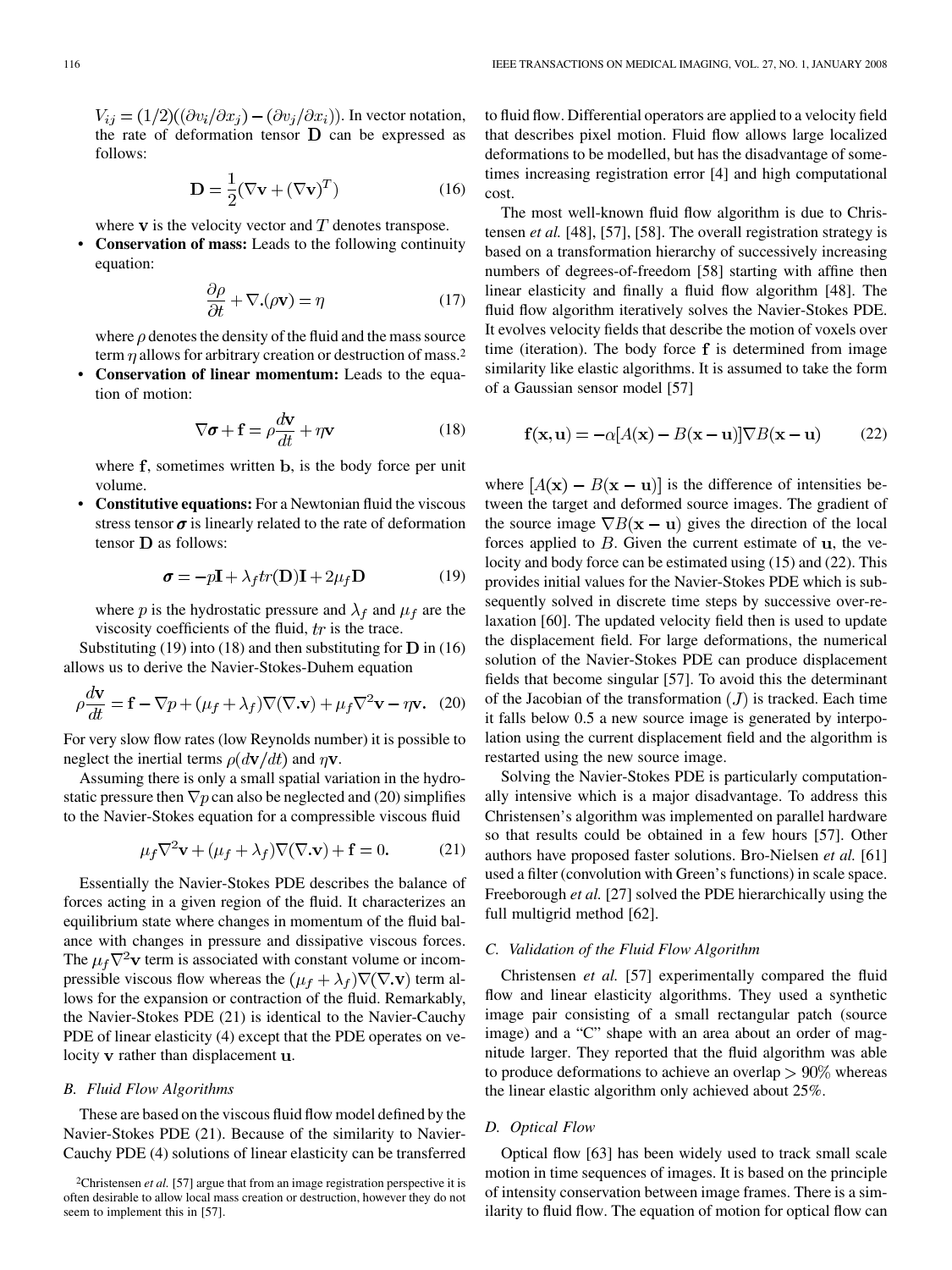be derived by retaining the first-order terms of the Taylor expansion of the intensity function in the target frame. It is possible to relate the displacement<sup>3</sup>  $\bf{u}$  to the change in intensity between frames  $b(x) - a(x)$  and the spatial derivative of intensity in the target frame  $\nabla a(\mathbf{x})$ , as follows:

$$
\mathbf{u}.\nabla a(\mathbf{x}) = b(\mathbf{x}) - a(\mathbf{x}).\tag{23}
$$

*Demons Algorithm:* The demons algorithm [64] uses the optical flow model (23). First (23) is approximated to give a numerically stable expression for

$$
\mathbf{u}(\mathbf{x}) = \frac{[b(\mathbf{x}) - a(\mathbf{x})] \nabla a}{(\nabla a)^2 + [b(\mathbf{x}) - a(\mathbf{x})]^2}.
$$
 (24)

The displacement (force) on the source image is in the direction of  $\nabla a$  and its orientation is  $+\nabla a$  if  $b(\mathbf{x}) > a(\mathbf{x})$  and  $-\nabla a$ otherwise. A disadvantage of this model is that there are no constraints on the displacement and it does not necessarily preserve the topology. To reduce the effects of noise the displacement field is smoothed by Gaussian convolution. The algorithm iterates over time, during each iteration an incremental displacement field is determined and the source image is resampled for the next iteration.

#### *E. Continuum Biomechanics*

Although continuum mechanics explains well the behaviour of simple rubber-like materials it does not explain well the more complex behaviour of biological materials like soft tissue. Continuum biomechanics is concerned with extending the theory, particularly non-linear continuum mechanics [65], to deal with this. Humphrey [66] provides a detailed review of the subject. An important observation here is that although soft biological tissue has many different forms it is composed of only two basic components: cells and an extra-cellular matrix [66]. So mechanical models at a cellular level should be able to explain tissue behavior. Tissues could be modelled as mixture-composites that exhibit anisotropy, visco-elasticity and inelastic behavior using the theory of elasticity or visco-elasticity. The constitutive relations should be used to describe the material under certain conditions and not the material itself. In conclusion, new models are anticipated that better explain: the multiaxial behavior of muscle, growth, remodelling, damage, regeneration, cell mechanics, etc.

## V. TRANSFORMATIONS BASED ON BASIS FUNCTION EXPANSIONS

In general, these transformations are not derived from physical models, but instead model the deformation using a set of basis functions. The coefficients are adjusted so that the combination of basis functions fit the displacement field (cf. interpolation). Much of the mathematical framework arises from the theory of function interpolation [67] and approximation theory [68], [69]. In approximation theory it is assumed that there is error in the samples, so the standard interpolation requirement that the function intersects samples is relaxed. As a result, the

3This is actually velocity—displacement over the time interval of the two images. However, it can be considered as a displacement without loss of generality. approximating function is usually much smoother than its interpolating counterpart.

Polynomial functions might seem an intuitive choice, however, global polynomials of degree larger than two can be unstable [1, Ch. 8]. Radial basis functions and piecewise polynomials (splines) are more stable and are widely used.

In general, these functions do not preserve the topology, however, recent work [70], [71] has sought to design functions that are diffeomorphisms, see Section VI-C.

#### *A. Radial Basis Functions*

Radial basis functions [72]–[74] are functions of the distance  $\|\mathbf{x} - \mathbf{x}_i\|$  between the interpolation point x and basis function centre or landmark position  $x_i$ . They can be defined as follows:

$$
f(\mathbf{x}) = \sum_{i=1}^{N} \alpha_i R(||\mathbf{x} - \mathbf{x}_i||)
$$
 (25)

where  $i$  indexes the landmarks, e.g., landmark pairs,  $N$  is the total number of landmarks, and  $\alpha_i$  are weights which are determined by solving a set of linear equations. Examples are the Gaussian [75] and the inverse multiquadric, IMQ [76] defined in (29). These functions asymptotically tend to zero, but have global support. RBFs are positive definite functions which allow an optimal set of coefficients to be determined in closed-form. This is a particularly useful property for landmark based registration. Rohr *et al.* [77]–[79] and Fornefett *et al.* [80] have extensively investigated RBFs for the landmark-based registration of medical images. In [80], a general form is given which consists of a sum of polynomials and RBFs

$$
\mathbf{u}(\mathbf{x}) = \sum_{j=1}^{M} \beta_j \phi_j(\mathbf{x}) + \sum_{i=1}^{N} \alpha_i R(||\mathbf{x} - \mathbf{p}_i||). \qquad (26)
$$

This requires solving a set of linear equations of the form

$$
\begin{pmatrix} \mathbf{K} & \mathbf{P} \\ \mathbf{P} & 0 \end{pmatrix} \begin{pmatrix} \boldsymbol{\alpha} \\ \boldsymbol{\beta} \end{pmatrix} = \begin{pmatrix} \mathbf{q}_k \\ 0 \end{pmatrix} \tag{27}
$$

where the matrix **K** has elements  $R_{ij} = R(||\mathbf{p}_i - \mathbf{p}_j||)$  and **P** has elements  $P_{ij} = \phi_j(\mathbf{p}_i)$  and the column vectors  $\mathbf{q}_k$ ,  $\alpha$ ,  $\beta$ have elements consisting of landmark positions and the coefficients  $\{\alpha_i\}$  and  $\{\beta_i\}$ .

Others have compared the performance of TPS to polynomials and multiquadrics [81]–[83]. Arad [75] suggested that the TPS had favorable properties for image registration.

### *B. Multiquadrics*

The multiquadric (MQ) is a type of radial basis function (25) with  $R(||\mathbf{x} - \mathbf{x}_i||)$  is defined as follows [74]

$$
R(||\mathbf{x} - \mathbf{x}_i||) = \sqrt{r_i^2 + d^2}
$$
\n(28)

where  $r_i$  is the Euclidean distance  $|\mathbf{x} - \mathbf{x}_i|$ , **x** is an interpolated point, and  $x_i$  is the location of the *i*th landmark. The parameter  $d$  controls the amount of smoothing, larger  $d$  results in more smoothing. The inverse multiquadric (IMQ) is defined as the reciprocal of (28)

$$
R(||\mathbf{x} - \mathbf{x}_i||) = [r_i^2 + d^2]^{-1/2}.
$$
 (29)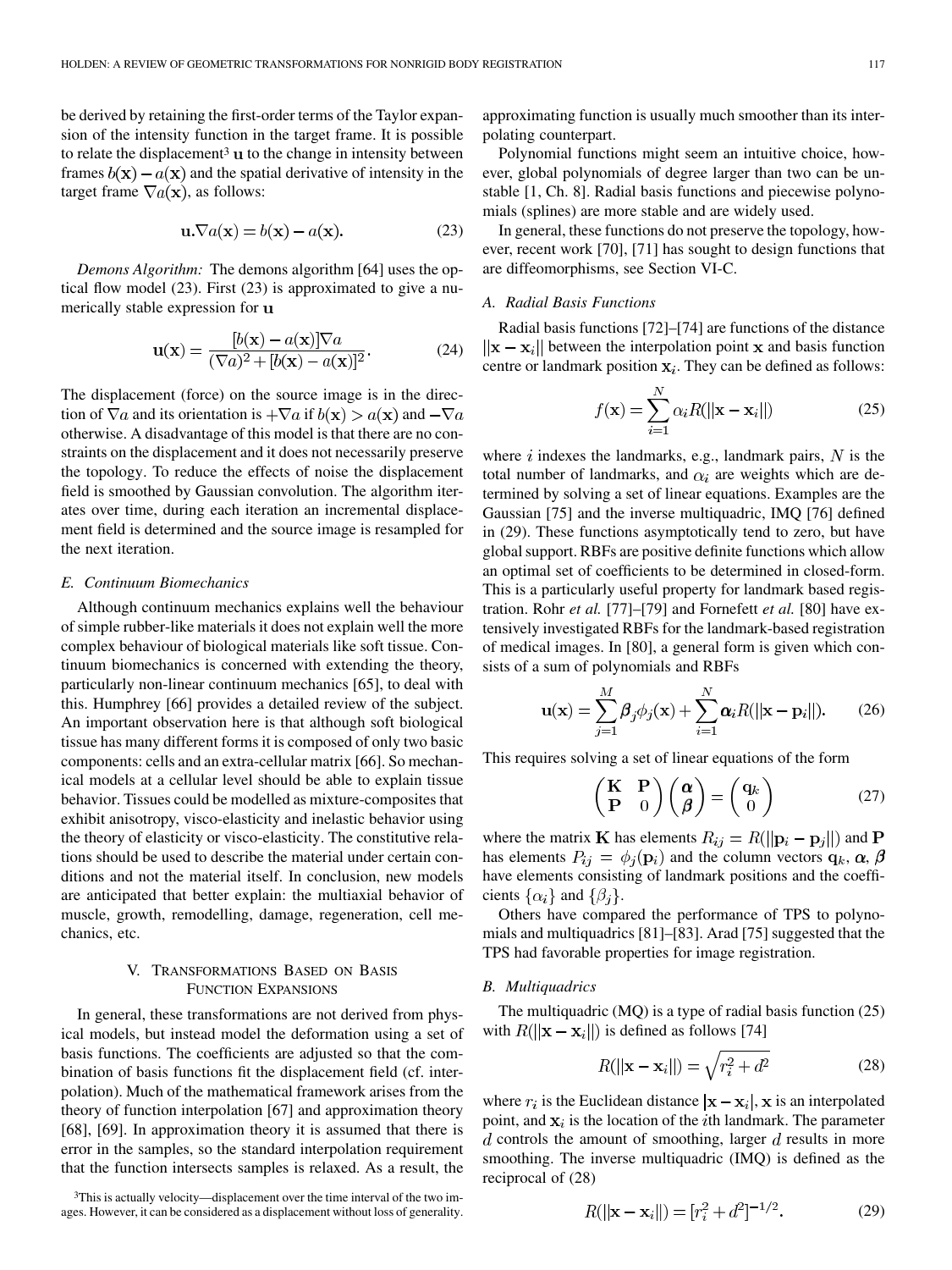## *C. Weighted Mean*

The WMN is defined by: chosen such that is a monotonically decreasing RBF such as a Gaussian or cubic  $G_i(||\mathbf{x} - \mathbf{x}_i||) = 1 - 3d_i^2 + 2d_i^3$  where  $d_i = ||\mathbf{x} - \mathbf{x}_i||_2 / ||\mathbf{x} - \mathbf{x}_n||_2$  [84]. The weighted sum makes it an approximating rather interpolating function. The width of  $R$ is tuned to the density of landmarks and the function becomes interpolating as  $R$  decreases [84].

## *D. Thin-Plate Splines*

Historically, the TPS was used to design structures such as aircraft wings [85]. Later it was applied to function [86], [87] and spatial [88], [89] interpolation. Grimson [90] and Terzopoulos [91] described the TPS function mathematically as a variational Euler-Lagrange equation which minimises the bending energy. Essentially the TPS is the solution of a square Laplacian  $\nabla^4 \mathbf{u} = c\delta(0,0)$ [7], [92]. Goshtasby [93] applied the TPS to the registration of remote sensing images. Bookstein *et al.* [92] introduced it into the modelling shape deformation in medical image analysis. According to [6] it is the most commonly used RBF.

The TPS is applicable to multidimensional interpolation problems and has useful smoothing properties. It is usually used with sets of homologous features, anatomical landmarks, which are typically manually located in the images. The TPS can be used even if the landmarks are irregularly spaced. Given a set of corresponding sets of features, the spline coefficients can be determined by the method of least squares [94]. In 2-D, the TPS has a logarithmic basis function  $r^2 \log(r)$ , in 3-D this simplifies to r [80]. So the TPS displacement  $u(x)$  can be determined as follows [8]:

$$
\mathbf{u}(\mathbf{x}) = \mathbf{A}\mathbf{x} + \mathbf{B} + \mathbf{I} \sum_{i=1}^{N} F_i r_i^2 \log(r_i)
$$
 (30)

$$
\mathbf{u}(\mathbf{x}) = \mathbf{A}\mathbf{x} + \mathbf{B} + \mathbf{I} \sum_{i=1}^{N} F_i r_i
$$
 (31)

where (30) and (31) refer to 2-D and 3-D space, respectively. The matrices  $A$  and  $B$  define an affine transformation and  $I$  is the identity matrix. Goshtasby [8] includes an additional stiffness parameter d in  $r_i$  such that  $r_i^2 = (x - x_i)^2 + (y - y_i)^2 + d^2$ . The coefficients of the linear transformation defined by  $A$  and **B** and the TPS coefficients  ${F_i}$  are determined by solving the set of linear equations at the locations of landmarks in the source image  $\mathbf{u}_i = \mathbf{u}(\mathbf{x}_i)$ .

The TPS is a globally supported function and so it cannot accurately model localized deformation. Furthermore, outliers have a global impact and also large deformations can lead to singularities in the sets of equations that need to be solved which can result in the topology not being preserved. The global extent also leads to high computational complexity when large numbers of landmarks are used. Hence, some authors have improved its computational efficiency [95]–[98].

## *E. Approximating Thin-Plate Splines*

Rohr *et al.* [78], [79] proposed an approximating rather than interpolating TPS that is more robust to outliers which occur because of errors in feature (landmark) localization. Landmark errors are considered as anisotropic and are measured using a quadratic approximation term. The registration functional  $J_{\lambda}(\mathbf{u})$  consists of a landmark registration measure term and a TPS term  $J_m^d(\mathbf{u})$  that regularizes the transformation

$$
J_{\lambda}(\mathbf{u}) = \frac{1}{N} \sum_{i=1}^{N} [\mathbf{q}_i - \mathbf{u}(\mathbf{p}_i)]^T \mathbf{S}_n^{-1} [\mathbf{q}_i - \mathbf{u}(\mathbf{p}_i)] + \lambda J_m^d(\mathbf{u}) \tag{32}
$$

where  $p_i$  and  $q_i$  denote landmarks in the source and target images. The covariance matrix  $S_n$  is a  $3 \times 3$  matrix and represents anisotropic landmark localization errors,  $d$  refers to the dimension of the image and  $m$  to the chosen derivative order of the functional. The term  $J_m^d(\mathbf{u})$  is defined by and  $J_m^d(u_k)$  is defined as [9]

$$
J_m^d(u_k) = \sum_{\alpha_1 + \dots + \alpha_d = m} \frac{m!}{\alpha_1! \dots \alpha_d!} \times \int_{\mathbb{R}^d} \left( \frac{\partial^m u_k}{\partial x_1^{\alpha_1} \dots \partial x_d^{\alpha_d}} \right)^2 d\mathbf{x}.
$$
 (33)

The  $J_m^d(\mathbf{u})$  term defines the TPS and controls the smoothness of the transformation. Hence, the minimization of (32) results in a smooth transformation that approximates the distance between the landmark sets. The  $\lambda$  parameter controls the weighting between the two terms, the transformation becomes smoother as  $\lambda$  increases.

## *F.* Wendland  $\psi$ -Function

Fornefett *et al.* [80] required a transformation function that could be used to model brain deformation resulting from neurosurgery. These deformations tend to be highly localized so standard RBFs such as TPS, MQ are unsuitable since they are global supported. They formulated a number of criteria that the transformation function should fulfill for landmark-based brain registration.

- (a) Locality:  $\bf{u}$  should have compact support and the extent of support region should be controllable.
- (b) Solvability: (27) describing the mapping of landmark locations in the source image to the target image must be solvable. This amounts to the function  $\bf{u}$  being positive definite.
- (c) Preservation of topology: The transformation function must be continuous and locally 1-to-1 and the determinant of the Jacobian of the transformation must be positive, i.e.,  $\det(\nabla u_k) > 0$  [100].
- (d) The numerical solution should be computationally efficient.

They selected the  $\psi_{d,k}$  function of Wendland [101] which is a locally supported RBF. Local support is desirable because it also reduces complexity and speeds up optimization. The  $\psi_{d,k}$ function is multivariate in  $\mathbb{R}^d$  and is  $C^{2k}$  continuous. It has a similar shape to a Gaussian, but it has finite extent, furthermore it is smooth unlike a truncated Gaussian. Like other RBFs,  $\psi_{d,k}$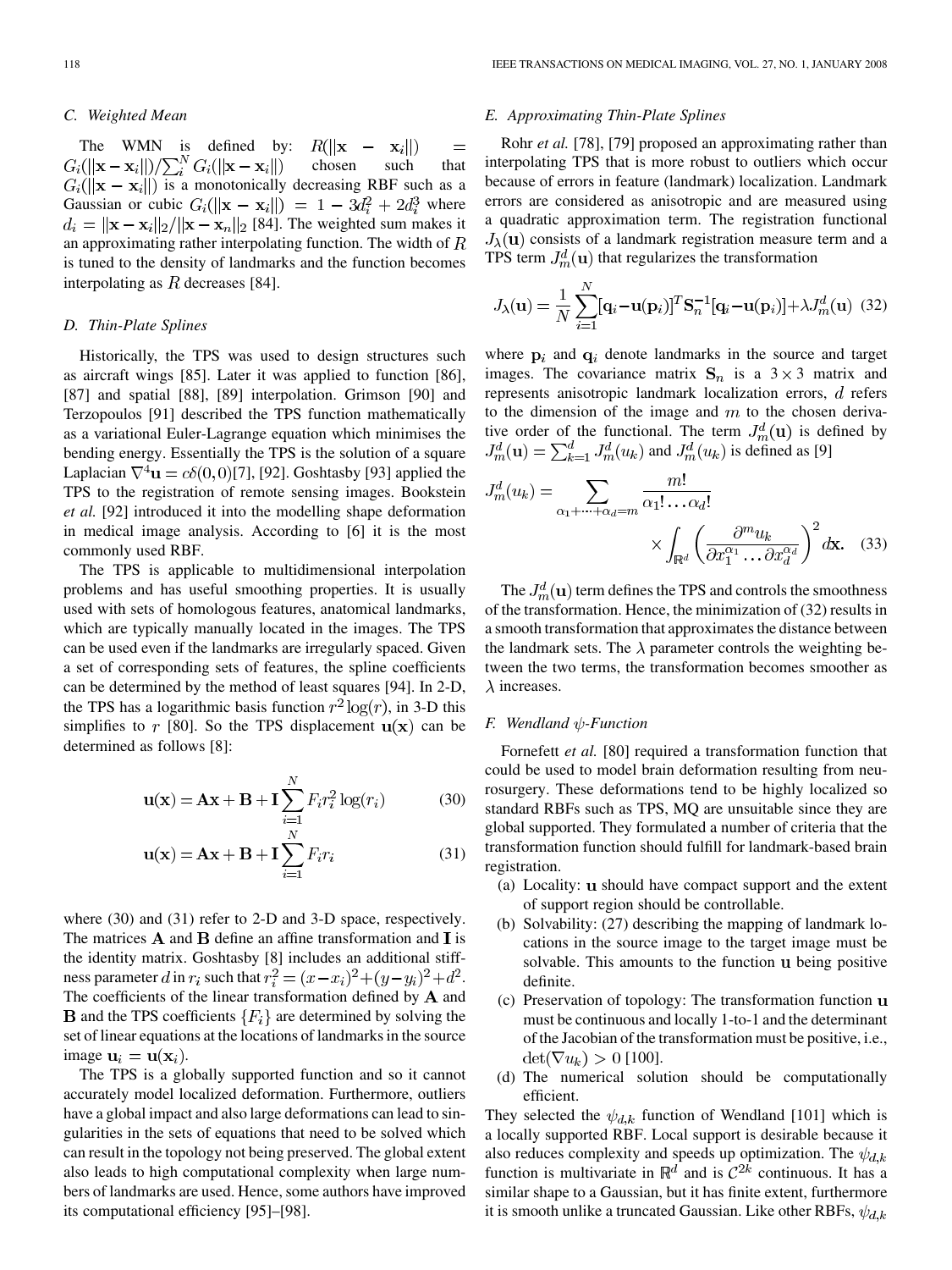is positive definite in  $\mathbb{R}^d$  and has a minimal polynomial degree of  $|d/2| + 3k + 1$  where  $|\cdot|$  denotes the floor operator<sup>4</sup>

$$
\psi_{d,k}(r) = I^k (1-r)_+^{\lfloor d/2 \rfloor + k + 1} \tag{34}
$$

where

$$
(1-r)_{+}^{\nu} = \begin{cases} (1-r)^{\nu} & 0 \le r < 1\\ 0 & 1 \le r \end{cases}
$$
 (35)

and  $I(f(r))^k$  denotes k applications of the integral operator  $I(f(r))$  defined by

$$
I(f(r)) \triangleq \int_{r}^{\infty} x f(x) dx \quad r \ge 0.
$$
 (36)

They selected  $\psi_{3,1} = (1 - r)_{+}^{4}(4r + 1)$  because it provides smooth  $\mathcal{C}^2$  continuity with minimal degree and therefore computational expense for 3-D image registration. The locality criteria (a) is satisfied by using a multiplicative scaling factor  $a$  on the distance r, such that  $\psi_a(r) = \psi(r/a)$ . They demonstrated experimentally that for large  $a > \approx 1000$  the function resembled a TPS, whereas for  $a = 50$  it was much more spatially constrained. They proved that  $\psi_{3,1}$  satisfies the aforementioned criteria (a)–(d).

## *G. Elastic Body Splines*

Davis *et al.* [102] proposed an elastic body spline (EBS) for landmark based registration. The EBS is the solution to the Navier-Cauchy PDE of linear elasticity (4). In general, they assume a polynomial radially symmetric force  $f(x) = cr^{2k+1}$ . They considered  $f(x) = cr$  and  $f(x) = (c/r)$  where  $r = ||x||$ (Euclidean norm) and  $c$  is a constant vector. This gives an elastic displacement field of the form

$$
\mathbf{u}(\mathbf{x}) = \sum_{i=1}^{N} \mathbf{R}(\mathbf{x} - \mathbf{p}_i)\mathbf{c}_i
$$
 (37)

where  $p_i$  is the location of the *i*th of N target landmarks and  **are the coefficients associated with the force. Essentially, this** is a linear combination of translated basis functions  $\bf R$ , represented by a  $3 \times 3$  matrix. Consequently, the three components of the PDE are coupled. They solve these three coupled equations using the Galerkin vector method, see [46]. This transforms the three coupled PDEs into three independent radially symmetric, biharmonic ones and results in the following solutions for forces  $f(x) = cr$  and  $f(x) = (c/r)$ , respectively

$$
\mathbf{R}(\mathbf{x}) = \left[ (12(1-\nu) - 1)r^2 \mathbf{I} - 3\mathbf{x}\mathbf{x}^T \right] \tag{38}
$$

$$
\mathbf{R}(\mathbf{x}) = \left[ (8(1 - \nu) - 1)r\mathbf{I} - \frac{1}{r}\mathbf{x}\mathbf{x}^T \right]
$$
(39)

where  $\nu = (\lambda/[2(\lambda + \mu)])$  is the Poisson ratio, **I** is the 3 × 3 identity matrix and  $xx^T$  is an outer product. The coefficients of the force  $\mathbf{W} = [\mathbf{c}_1^T \cdots \mathbf{c}_N^T]^T$  are determined from the system of linear equations  $\mathbf{W} = \mathbf{K}^{-1} \mathbf{U}$  where  $\mathbf{K}$  is a  $3N \times 3N$  matrix of  $\mathbf{R}(\mathbf{p}_i - \mathbf{p}_j)$  elements and  $\mathbf{U} = [\mathbf{u}_1^T \cdots \mathbf{u}_N^T]^T$  a vector of displacements. They solve for  $W$  using singular value decomposition [62]. In comparison the volume spline (VS) and 3-D TPS can be written in the form  $\mathbf{R}(\mathbf{x}) = r^3 \mathbf{I}$  and  $\mathbf{R}(\mathbf{x}) = r \mathbf{I}$ . So apart from the multiplicative constants in (38) and (39), the terms including  $\mathbf{x} \mathbf{x}^T$  can be considered as modifications to the VS and TPS so that they conform to the Navier-Cauchy physical model [102].

Kohlrausch *et al.* [103] argue that the force model  $f(x) = cr^{2k+1}$  in [102] does not decrease sufficiently fast and therefore models global rather than local deformations. So instead they propose a Gaussian force model  $f(x) = (c/(\sqrt{2\pi}\sigma)^3)e^{-(r^2/2\sigma^2)}$  hence they refer to it as GEBS. The Gaussian model has the advantage that  $\sigma$  can be used to control the localization of the deformation. Following a similar approach to [102] they show that a Gaussian force leads to  $\mathbf{u}(\mathbf{x}) = (1/16\pi\mu)(1/1 - \nu)\mathbf{R}(\mathbf{x})\mathbf{c}, \mu$  is the shear modulus and  $\nu$  the Poisson ratio, and the new basis function has the form

$$
\mathbf{R}(\mathbf{x}) = \left[ (4(1-\nu)-1)\frac{\mathrm{erf}(\hat{r})}{r} - \sqrt{\frac{2}{\pi}}\sigma \frac{e^{-\hat{r}^2}}{r^2} + \sigma^2 \frac{\mathrm{erf}(\hat{r})}{r^3} \right] \mathbf{I} + \left[ \frac{\mathrm{erf}(\hat{r})}{r^3} + 3\sqrt{\frac{2}{\pi}}\sigma \frac{e^{-\hat{r}^2}}{r^4} - 3\sigma^2 \frac{\mathrm{erf}(\hat{r})}{r^5} \right] \mathbf{x} \mathbf{x}^T
$$
\n(40)

where  $\hat{r} = (||\mathbf{x}||/\sqrt{2}\sigma)$  and  $\operatorname{erf}(x) \triangleq (2/\sqrt{\pi}) \int_0^x e^{-t^2} dt$  denotes the error function. The Poisson ratio  $\nu$  depends on the material and is limited physically such that  $0 \le \nu < 0.5$ . They argue that because the Gaussian asymptotically falls rapidly to near zero, the affine and elastic registration can be determined separately. This results in a similar system of linear equations as in  $[102]$ . They solve W coefficients using a Tikhonov regularization scheme [62]. In a continuation of this work, Wörz *et al.* [104] have extended the method to deal with anisotropic landmark localization errors.

#### *H. Quantitative Comparison of EBS and GEBS*

Kohlrausch *et al.* [103] created a simple brain model in which the tumour can deform within a rigid cranium. The symmetry of the model allows the Navier-Cauchy PDE to be solved in a cylindrical coordinate system. They evaluated the GEBS model by comparing it and the EBS model, with forces  $f(x) = cr$ and  $f(x) = (c/r)$ , to an analytical model for both  $\nu = 0$  and  $\nu = 0.49$ . In all cases, they reported that GEBS outperformed EBS, in some cases by an order of magnitude. However, a disadvantage of the GEBS is that its computational complexity is several times larger than EBS.

## *I. B-Splines*

*B*-splines were originally proposed for interpolation by Schoenberg [105] in the 1940s. Since then they have been applied widely, they have been popular for interpolation problems in signal processing since the 1990s [106]–[108]. More recently some authors [107], [109] have argued that *B*-splines are optimal as approximating functions. These basis functions can be extended to multivariate ones using tensor products. The FFD is an example of this. The mapping function  $\mathbf{\Phi}: \Omega \mapsto \Omega$  is modelled using translations of a regularly spaced grid (lattice) of control points  $\{P_{i,j,k}\}\$  where  $i = \lfloor x/\delta_x \rfloor, \ldots$  is the index

<sup>&</sup>lt;sup>4</sup>The floor operator  $\lfloor x \rfloor$  gives the largest integer  $i \in \mathbb{Z}$  not greater than x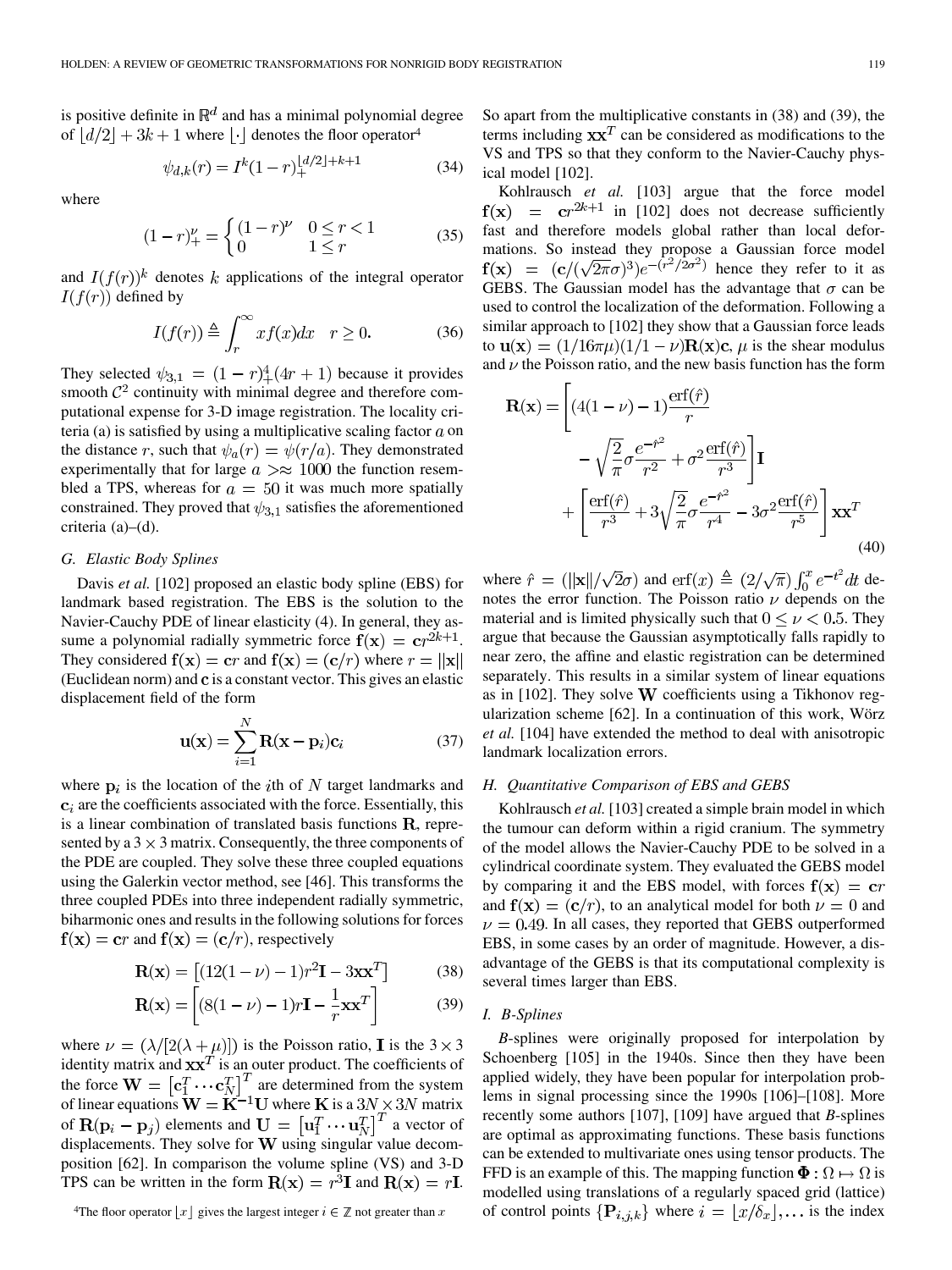of a control point and  $\delta_x$  is the control point spacing in the x direction. FFDs usually use compact supported basis functions and  $\Phi$  is expressed in terms of local coordinates  $(u, v, w)$  with  $u = x/\delta_x - \lfloor x/\delta_x \rfloor$ ... Given a set of univariate compact supported basis functions  $\{\psi_{l,N}(x)\}\$  of degree N. The FFD mapping function  $\mathbf{\Phi}(u, v, w)$  can be defined as [110]

$$
\sum_{l=0,m=0,n=0}^{N,N,N} \psi_{l,N}(u)\psi_{m,N}(v)\psi_{n,N}(w)\mathbf{P}_{i+l,j+m,k+n}.
$$
\n(41)

FFDs have been applied in deformable models of the heart [111]. It was soon recognised that *B*-spline basis functions had superior properties [112] and FFDs based on *B*-splines were used for object modelling in 3-D [113] and 2-D [110], [114] and for animations [115]. Declerck [116] applied cubic *B*-spline FFDs to register SPECT cardiac images using the iterative closest point of extracted surfaces as a registration metric. Rueckert *et al.* [117] also used this FFD in combination with a voxel intensity similarity measure to register dynamic contrast enhanced MR breast images. The theory and methods for object modelling with polynomial and spline curves, including *B*-splines is well developed, see [118] and [119].

*1) B-Spline Interpolation:* B(asis) splines are a type of minimal support spline that was introduced by Schoenberg [105] for interpolation. A *B*-spline basis function of degree zero  $\beta_0$  is a rect (step) function, the kernel used for nearest neighbor interpolation. A degree one *B*-spline basis function  $\beta_1$  is constructed by the self-convolution of  $\beta_0$ , i.e.,  $\beta_1 = \beta_0 * \beta_0$ . A *B*-spline basis function of degree  $N$  is constructed from  $N$  such convolutions, i.e.,  $\beta_N = \beta_0 * \cdots * \beta_0$  (*N* times). The support of *B*-spline basis functions depends on its degree we denote  $\beta_{i,n}$  as a *B*-spline basis function of degree  $5n$  that is applied to an interval defined by the knot point  $x_i$ . *B*-spline basis functions of an arbitrary degree can be defined using the Cox-de Boor recursion formula, see [118]:

$$
\beta_{i,0}(x) = \begin{cases} 1 & \text{if } x_i < x < x_{i+1} \\ 0 & \text{otherwise} \end{cases} \tag{42}
$$

$$
\beta_{i,n}(x) = \frac{x - x_i}{x_{i+n} - x_i} \beta_{i,n-1}(x) + \frac{x_{i+n+1} - x}{x_{i+n+1} - x_{i+1}} \beta_{i+1,n-1}(x).
$$
 (43)

*B*-splines can be used as either interpolators or approximators. Approximators do not intersect samples, but instead minimize an error metric such as the  $L_2$  norm. When used as approximators *B*-splines are said to provide an optimal trade-off between a smooth function and a close fit to the data samples [107], [108]. This property is useful because often it is desirable to have a smooth fit to noisy sample points. To construct a *B*-spline interpolator it is necessary to prefilter the image with a high-boost filter. If this is ignored then there is too much low-pass filtering. Unser [106] proposed using a spatial domain recursive filter to prefilter a discrete function prior to *B*-spline interpolation. In summary, the discrete function  $f_{\Delta x}(j)$  with sample points



Fig. 1. De Boor Polygon consisting of control points  $\{P_0, \ldots, P_9\}$  that defines the spline curve  $x_1, \ldots, x_8$ .

 $j \in \mathbb{Z}$  and sample interval  $\Delta x$  can be interpolated to a continuous function  $f_{\Delta x}(x)$  [67] as follows:

$$
f_{\Delta x}(x) = \sum_{j \in \mathbb{Z}} f_{\Delta x}(j) \sum_{k \in \mathbb{Z}} (b^n)_k^{-1} \beta_{k,n}.
$$
 (44)

The functions  $\sum_{k \in \mathbb{Z}} (b^n)_k^{-1} \beta_{k,n}$  are infinite impulse response filters known as cardinal splines of degree  $n$ .

*Curve Fitting Using De Boor Control Points:* A fundamental theorem of *B*-splines [105], [120] states that any spline function of degree  $n, S_n(x)$  can be represented as a linear combination of *B*-spline basis functions of the same degree over the same partition i.e.,  $S_n(x) = \sum_{k=-\infty}^{+\infty} c(k) \beta_{k,n}(x)$ . Curve fitting can be achieved using a set of de Boor control points  $\{P_i\}$  that are joined to form a de Boor polygon, see Fig. 1. The control points are adjusted so that  $S_n(x \in [x_0, x_m]) = \sum_{i=0}^m \beta_{i,n}(x) \mathbf{P}_i$  fits the data samples. The number of control points depends on the degree of splines and the number of knots.

*2) Free-form Deformations:* FFDs are similar to the idea of tensor products of univariate splines suggested by de Boor [118, Ch. 17] for modelling surfaces. Sederberg and Parry [121] generalised this to volumes. The image domain is partitioned into a lattice of rectangular sub-domains that are aligned with the image axis. They used globally supported Bernstein basis functions  $b_{p,q}$  which resulted in the following FFD:

$$
\Phi(x, y, z) = \sum_{i=0, j=0, k=0}^{l, m, n} b_{i,l}(x) b_{j,m}(y) b_{k,n}(z) \mathbf{P}_{i,j,k}.
$$
 (45)

In this case  $l, m, n$  denote the number of control points in the three directions. The Bernstein polynomial basis functions are defined by

$$
b_{p,q}(x) = \binom{q}{p} x^p (1-x)^{q-p}.
$$
 (46)

They suggested that other basis functions such as *B*-splines would be suitable. FFDs have advantages compared to previous surface based methods. This is because the deformation model is object-independent in the sense that it applies to 3-D space and is independent of the object's surface.

Hsu [112] argued that cubic *B*-splines had superior properties compared to the Bernstein polynomials used in [121]. They provide both local control within a support region and continuity when control points are moved—they join  $C^2$  smoothly

<sup>&</sup>lt;sup>5</sup>The notation  $\beta_n$  as in [67] is used rather than  $\beta_{n+1}$  to denote a *B*-spline basis function of degree  $n$ .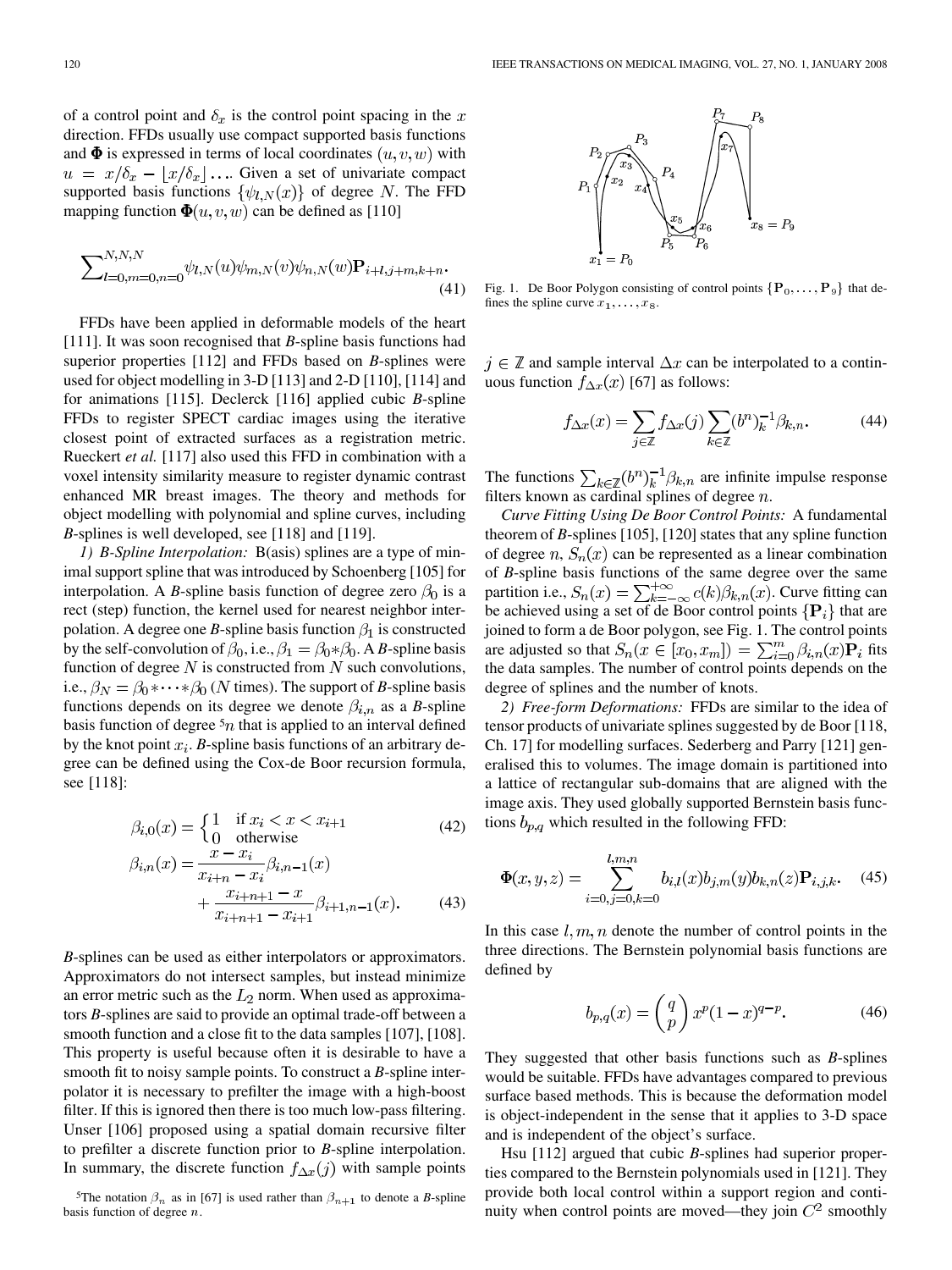at the knots. For cubic *B*-splines the support region is four control points in each direction and  $\beta_{i,n}$  represents the *i*th *B*-spline basis function of degree  $n$ . Their FFD takes the following form within the support region:

$$
\Phi(u, v, w) = \sum_{l=0, m=0, n=0}^{3,3,3} \beta_{l,3}(u) \beta_{m,3}(v) \beta_{n,3}(w)
$$

$$
\times \mathbf{P}_{i+l,j+m,k+n} \quad (47)
$$

with cubic *B*-spline basis functions

$$
\beta_{0,3}(u) = \frac{(1-u)^3}{6}
$$
  
\n
$$
\beta_{1,3}(u) = \frac{(3u^3 - 6u^2 + 4)}{6}
$$
  
\n
$$
\beta_{2,3}(u) = \frac{(-3u^3 + 3u^2 + 3u + 1)}{6}
$$
  
\n
$$
\beta_{3,3}(u) = \frac{u^3}{6}.
$$

Lee *et al.* [110], [114] proposed a multilevel cubic *B*-spline FFD for landmark-based matching of 2-D images. They showed that a one-to-one mapping could be achieved by limiting the displacement of control points to less than half the control point spacing. Their FFD had local form

$$
\sum_{l=0,m=0}^{3,3} \beta_{l,3}(u)\beta_{m,3}(v)\mathbf{P}_{i+l,j+m}.
$$
 (48)

They chose control point locations based on dyadic subdivision. They regularized their transformation by using a cost function that was based on the TPS bending energy and an image energy term  $G_{\sigma}$  \*  $|\nabla(I)|^2$ , where \* denotes convolution and  $G_{\sigma}$  a Gaussian of standard deviation  $\sigma$ .

Gao and Sederberg [115] used a FFD to generate animations with minimal human interaction. They chose a hierarchy of first order (linear) *B*-splines  $\beta_{i,1}$  on a grid of  $2^k \times 2^k$  control points  ${\bf P}_{i,j}$ . Their FFD has the form

$$
\sum_{l=0,m=0}^{2^{k-1},2^{k-1}} \beta_{l,1}(x)\beta_{m,1}(y)\mathbf{P}_{i+l,j+m}
$$
 (49)

where

$$
\beta_{j,1}(x) = \begin{cases} 2^k x - x_j, & \text{if } \frac{x_j}{2^k} < x < \frac{x_{j+1}}{2^k} \\ x_j + 2 - 2^k x, & \text{if } \frac{x_{j+1}}{2^k} < x < \frac{x_{j+2}}{2^k} \\ 0, & \text{otherwise.} \end{cases} \tag{50}
$$

They used a regularization strategy based on minimizing a cost function  $C = C_i + \alpha C_a + \beta C_s$  that incorporates rudimentary deformation energy terms  $C_a$  and  $C_s$  as well as color image similarity  $C_i$ . The Lagrange multipliers  $\alpha$  and  $\beta$  are determined empirically.

*Registration Using B-Splines:* Rueckert *et al.* [117] proposed using a cubic *B*-spline FFD with a voxel intensity similarity measure. The algorithm searched for the set of control point displacements that minimized the cost function  $C(T(\mathbf{x})) =$  $S(A, B(T(x))) + \lambda E(T(x))$ . Where  $S(A, T(B))$  is the image similarity measure and  $E(T)$  is the TPS bending energy. The Lagrange multiplier  $\lambda$  controls the amount of regularization and

was chosen empirically. Normalized mutual information was used for similarity metric and  $C(T(\mathbf{x}))$  was minimized using a gradient descent method. The FFD grids can be constructed hierarchically so that deformations can be determined by multiresolution, see [28].

Kybic *et al.* [30], [122] proposed cubic *B*-splines as a deformation model of the distortion in echo planar MR brain images [30] and and for the registration of MR, SPECT, and CT images of the brain and heart [122]. In a continuation of this work, Sorzano *et al.* [123] used cubic *B*-splines to model both image deformation and also to interpolate images. Their 2-D transformation is defined as follows [122]:

$$
\mathbf{u}(\mathbf{x}) = \sum_{i,j \in \mathbb{Z}} \mathbf{c}_{i,j} \beta^{n} \left(\frac{x}{h} - i\right) \beta^{n} \left(\frac{y}{h} - j\right) \tag{51}
$$

where  $\beta^{n}(x) = \sum_{r \in \{-1, 1\}} ((n + 1/2) - rx)\beta^{n-1}(x - (r/2)),$ is a multiresolution scaling parameter and  $n=3$  for cubic *B*-splines. They argued that a function regularization strategy based on a Laplacian or TPS bending energy is deficient because only pure second order derivatives and not cross-terms of first order derivatives are considered. To overcome this, they proposed a regularization scheme based on two terms, the gradients of the divergence  $\int_{\mathbb{R}^2} ||\nabla(\nabla \cdot \mathbf{u})|| d\mathbf{x}$  and the curl  $\int_{\mathbb{R}^2} ||\nabla(||\nabla \times$  $\mathbf{u}$ ||)|| $d\mathbf{x}$  of the displacement field. They evaluated the accuracy of this approach using 2-D electrophoresis images and simulated barrel and pincushion distortion. According to their results the convergence rate was faster when regularization was used and faster still when both regularization and landmarks were used. However, there was no comparison between their proposed method of regularization and the standard Laplacian one.

## *J. Validation of Rueckert's B-Spline FFD Algorithm*

The cubic *B*-spline FFD was compared to an affine model for the registration dynamic contrast enhanced MR breast images [117]. According to this when there was subject motion, the FFD outperformed both the rigid or affine models, in terms of both the correlation of voxel intensities and visual assessment. In [28], the algorithm was evaluated by comparing atlas propagations of the cerebral lateral ventricles with manual segmentations. Here, it was found that the algorithm was accurate enough to compare cohorts when there was a small deformation. In [124], a bio-mechanical model was used to generate deformations and these were compared with the ones determined using the registration algorithm.

### *K. Piecewise Affine*

This is sometimes also termed block-matching, multiple or poly-affine registration. It is a relatively simple model, the source image is divided into a number of rectangular subimages or blocks and these are individually registered to the target image. Typically an affine or rigid-body model is used. This approach invariably uses a voxel intensity similarity metric as a registration measure. This gives a uniformly spaced displacement field. However, it has a particular problem in that the displacement field is not necessarily continuous. Many authors solve this by regularization, for instance, by low pass filtering.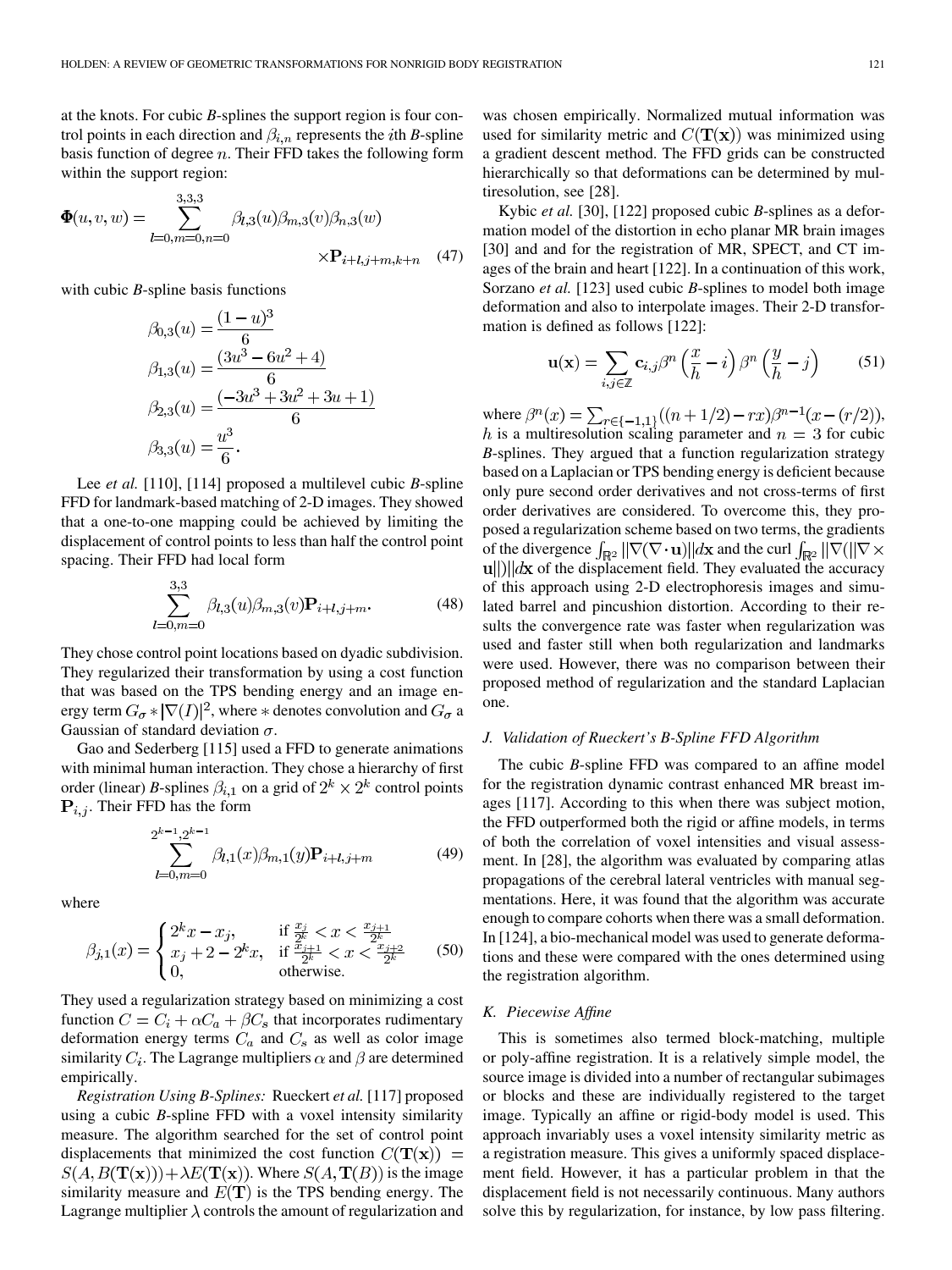Another issue is the number of degrees of freedom or, equivalently the size of the blocks. If there are too few voxels in a block then there is insufficient information to drive registration.

The original method is usually credited to Collins *et al.* [125]. They used it for brain segmentation, to determine the geometrical variability of brain structures across a population. The algorithm was named ANIMAL and was intended to be used for intersubject brain registration. It assumes that brain deformation can be modelled as a set of translations at regularly spaced nodes of a dense 3-D cubic lattice. It uses a hierarchical strategy in which the images are convolved with a Gaussian kernel and its first derivative. Large deformations are recovered first at coarse scales and then smaller ones at finer scales. The algorithm iteratively optimizes a cost function consisting of a voxel similarity measure and a regularization term. The similarity measure is based on normalized cross correlation (NCC). The regularization term  $C$  is a function of the magnitude of the displacement of each voxel  $u(\mathbf{x})$  and the FWHM of the Gaussian convolution kernel,  $u_{\text{max}}$ , it has the following form:

$$
C(\mathbf{x}) = \sum_{\mathbf{x} \in \mathbf{X}} \frac{cu(\mathbf{x})^{2/3}}{u_{\text{max}}^{2/3} - u(\mathbf{x})^{2/3}}
$$
(52)

where  $c$  is a constant. A presegmented atlas is used for the target image. The subject images are registered to this and the transformation is inverted and used to propagate the segmentation into the subject images. The algorithm was evaluated by comparing displacements of 34 manually located landmarks from 3-D MR brain scans of  $n = 17$  normal subjects [125]. The average standard deviation of voxel displacements in the three Cartesian directions was 4.2 mm for the algorithm and 3.9 mm for the manual method.

## *L. Wavelets*

In Fourier analysis, a function<sup>6</sup> is decomposed into a set of sinusoidal basis functions. Sinusoidal functions are perfectly localized in frequency, but completely unlocalised in space. In contrast, in wavelet analysis, basis functions are localized in both the frequency and spatial domains [126]. Wavelets are implicitly designed for the multiresolution analysis of signals. A vector function subspace of  $L^2(\mathbb{R})$  is constructed from a nested set of subspaces  $V^0 \subset V^1 \dots$ , such that where  $W^i$  contains the additional detail to generate  $V^{i+1}$ .  $V^i$ and  $W<sup>i</sup>$  are, respectively, constructed from usually orthogonal sets of scaling  $\{\phi_{a,b}\}\$  and wavelet  $\{\psi_{a,b}\}\$  functions. Defined as  $\phi_{a,b} = 2^{-(a/2)} \phi((x/2^a)-b)$  and  $\psi_{a,b} = 2^{-(a/2)} \psi((x/2^a)-b)$ . A 1-D function can be represented as an expansion of translated and dilated scaling and wavelet basis functions as follows:

$$
f(\mathbf{x}) = \sum_{a \in \mathbb{Z}, b \in \mathbb{Z}} \langle f(\mathbf{x}), \phi_{a,b} \rangle \phi_{a,b} + \sum_{a \in \mathbb{Z}, b \in \mathbb{Z}} \langle f(\mathbf{x}), \psi_{a,b} \rangle \psi_{a,b}.
$$
 (53)

Wavelets have an advantage over the Navier-Cauchy eigenfunctions  $\phi$  in (5) because they allow deformations with local sup-

6The function is assumed to be continuous, real-valued and square integrable  $L^2(\mathbb{R})$ , i.e.,  $\int_{-\infty}^{\infty} |f(x)|^2 dx < \infty$ .

port to be modelled from a finite set of basis functions. Furthermore, they provide an implicit multiresolution representation of the transformation.

Amit [127] considered registration as a variational problem where  $\mathbf{u}(\mathbf{x})$  is obtained by minimising a cost function consisting of the sum of square intensity differences and a smoothing term. Here,  $\mathbf{u}(\mathbf{x})$  is modelled in 2-D by the wavelet expansion with basis functions that are tensor products of  $\psi_{n,k}$  and

$$
\psi_{n,k,l}^{0} = \phi_{n,k}(x_1)\phi_{n,l}(x_2)
$$
  
\n
$$
\psi_{n,k,l}^{1} = \phi_{n,k}(x_1)\psi_{n,l}(x_2)
$$
  
\n
$$
\psi_{n,k,l}^{2} = \psi_{n,k}(x_1)\phi_{n,l}(x_2)
$$
  
\n
$$
\psi_{n,k,l}^{3} = \psi_{n,k}(x_1)\psi_{n,l}(x_2).
$$
\n(54)

The smoothing term is

$$
u_{00}^2 + \sum_{n=1}^{\infty} \sum_{k,l=0}^{2^n - 1} (1 + 4^{2n}) \sum_{i=1}^3 \left\langle \mathbf{u}(\mathbf{x}), \pmb{\psi}_{n,k,l}^i \right\rangle^2 \tag{55}
$$

where  $u_{00} = \langle \mathbf{u}(\mathbf{x}), \phi_{0,0} \rangle$ , with  $\phi_{0,0} = 1$ , The optimal value of  $u(x)$  is found by gradient descent and the inner products are determined by the fast discrete wavelet transform of Mallat [128] using Daubechies [129] compactly supported wavelets.

Gefen [130], modelled  $u(x)$  in 3-D with a wavelet expansion

$$
u(\mathbf{x}_i) = \sum_{k=0}^{N-1} c_{jk}^{i1} \Phi_{J,k}^1 + \sum_{k=0}^{N-1} \sum_{s=2}^{8} \sum_{j=R}^{J} c_{jk}^{i8} \Phi_{j,k}^s
$$
 (56)

where  $\Phi_{J,k}^{s}$  is determined from the tensor product of 1-D order 3 spline wavelet basis functions, cf.  $(54)$  and s denotes the subband. In this approach, the Navier-Cauchy PDE is solved by minimising the elastic energy functional separately for each component of the deformation field using the Levenberg-Marquardt algorithm. Gefen compared the wavelet and TPS models for intersubject registration of histology images of rat brains. The mean surface error of both methods decreased with the number of registration parameters. For the same number of parameters, the wavelet method was about 10% more accurate than the TPS, however it is substantially more computationally intensive. For the TPS, the number of parameters depends on the number of corresponding points. However, for the wavelet method it depends on the number of voxels. The wavelet method can therefore be applied at a finer scale, 2800 parameters gave an accuracy of 2.39 voxels.

Wu *et al.* [131], [132] expressed the displacement field as a wavelet expansion and determined the optimal set of wavelet coefficients with a coarse-to-fine optimisation strategy using the Levenberg-Marquardt algorithm. They required a smooth solution and chose the wavelet function of Cai and Wang [133] which are cubic spline basis functions that span a Sobolev rather than  $L^2$  space.

*1) Piecewise Affine With Optical Flow Regularization:* Hellier *et al.* [134] proposed a multiresolution algorithm based on a piecewise affine transformation regularized with an optical flow model. They used a quadratic form of optical flow, defined by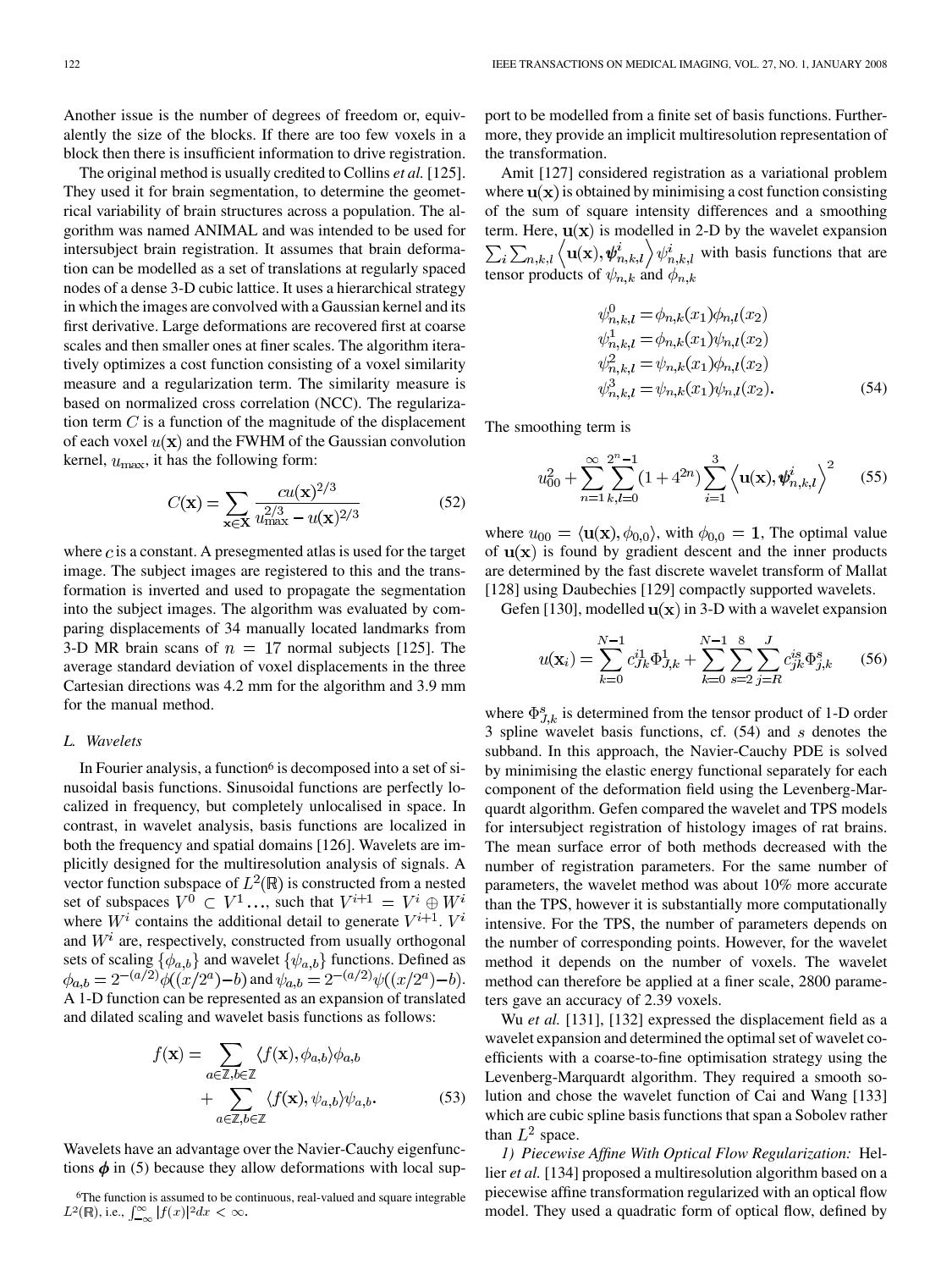(23). They added a second regularization term  $||\mathbf{u}(\mathbf{x}) - \mathbf{u}(\mathbf{x}_0)||$ , where  $x_0$  is in  $\nu(x)$  a neighborhood of x, to smooth the displacement field. The combined cost function was

$$
C(\mathbf{u}) = \sum_{\mathbf{x} \in \mathbf{X}} [\mathbf{u}(\mathbf{x}) \cdot \nabla a(\mathbf{x}) + a(\mathbf{x}) - b(\mathbf{x})]^2
$$

$$
+ \alpha \sum_{\mathbf{x}_0 \in \nu(\mathbf{x}) : \mathbf{x} \in \mathbf{X}} ||\mathbf{u}(\mathbf{x}) - \mathbf{u}(\mathbf{x}_0)||^2. \quad (57)
$$

They used a multi-resolution strategy to circumvent the small displacement limitation of optical flow. This consisted of both a Gaussian image pyramid and a multi-grid method. The multigrid method involved partitioning the image into rectangular blocks. The displacement field for each block is estimated using the robust M-estimator [135]–[137]. The M-estimator [135] is a robust maximum likelihood estimator that decreases the weighting of values at the tails of the distribution. It is typically used for iterative least squares problems to reduces the impact of outliers. The transformation model used depends on the number of voxels in the block. For blocks with 12 or more voxels a full affine is estimated, for ones with between 6 and 12 voxels a rigid-body and for those less than 6 a simple translation is used. The multigrid method is thought to have an advantage of being robust to MR intensity inhomogeneities which tend to be low spatial frequency.

## VI. CONSTRAINTS ON THE TRANSFORMATION

#### *A. Inverse Consistency*

Christensen and Johnson [138], [139] used inverse consistency as regularization constraint. Inverse consistency can be explained by considering the transformations obtained by registering image A to B as  $T_{AB}$  and the inverse one from B to A as  $T_{BA}$ . If the transformations  $T_{AB}$  and  $T_{BA}$  are consistent their composition is the identity. For almost all registration algorithms  $T_{AB} \neq T_{BA}^{-1}$ . So they introduced a regularization constraint that penalizes the inconsistency. In [138], they consider linear elastic registration as defined by the Navier-Cauchy PDE (4). The cost function  $C$  is a linear combination of: image similarity  $C_{\text{sim}}$ , the consistency of the forward and backward transformations  $C<sub>ice</sub>$ , and a regularization term that is related to the energy of the deformation  $C_{\text{reg}}$ .  $C_{\text{sim}} = S(A, B(\mathbf{T}_{BA}(\mathbf{x})) + S(A(\mathbf{T}_{AB}(\mathbf{x}), B))$  the square difference similarity measure is used so  $S(A, B)$  =  $\int_{\Omega} |A(\mathbf{x}) - B(\mathbf{x})|^2 dx$ .  $C_{\text{icc}}$  is determined from the residual between the forward and backward transformation, i.e.,  $C_{\text{icc}} = C_{\text{icc}}(A, B) + C_{\text{icc}}(B, A)$  with  $C_{\text{icc}}(A, B) = \int_{\mathbf{x} \in \Omega} [\mathbf{T}_{AB}(\mathbf{x}) - \mathbf{T}^{-1} B_{A}(\mathbf{x})] dx$ .  $C_{\text{reg}}$  relates to energy of the transformation  $C_{reg} = C_{reg}(A, B) + C_{reg}(B, A)$ where  $C_{reg}(A, B) = \int_{\mathbf{x} \in \Omega} |L \mathbf{T}_{AB}(\mathbf{x})|^2 dx$ .

## *B. Topology Preservation*

The topology can be preserved by ensuring that two conditions are fulfilled [140]: 1) the determinant of the Jacobian of the transformation  $J$  is always positive; 2) the transformation is bijective. Continuity is implied by the existence of  $J$ .

Noblet *et al.* [141] proposed a method to ensure that  $J > 0$ for a hierarchy of linear *B*-splines. For *B*-splines of degree one,

the displacement can be represented as a product of three terms of the form  $a_v + b_v v$  where v is x or y or z. Expanding the determinant of the derivative terms leads to an expression for  $J$ in terms of  $x, y$  and  $z$ 

$$
J(x, y, z) = \sum_{i, j, k = (0, 0, 0)}^{2, 2, 2} \alpha_{i, j, k} x^i y^j z^k.
$$
 (58)

Given a gradient descent optimization method with step length  $\delta$  it is possible to express J as a function of  $\delta$  i.e.,  $J(x, y, z, \delta)$ in (58). In this way, it is possible to limit  $\delta$  so that  $J > 0$ .

## *C. Diffeomorphic Transformations*

Miller *et al.* [142] proposed that the group of diffeomorphic mappings, as proposed by Christensen *et al.* [57] for fluid flow registration, were suitable to generate groups of computational anatomies [143]–[145]. The problem with the fluid flow algorithm [57] is that singularities can arise from the successive overrelaxation method used to solve the Navier-Stokes PDE [146]. These can be avoided by regularising the velocity field [146]. To achieve this a diffeomorphic space-time mapping  $\mathbf{\Phi}(\mathbf{x},t)$  where  $\mathbf{x} \in \mathbf{\Omega}$  and  $t \in [0,1]$  is required. This is mapping is related to the displacement field by  $\mathbf{\Phi}(\mathbf{x}, 1) = \mathbf{x} + \mathbf{u}(\mathbf{x})$  and satisfies the following [142]:

$$
\frac{\partial \Phi(\mathbf{x},t)}{\partial t} = \mathbf{v}(\mathbf{x},t)
$$
\n(59)

$$
\frac{\partial \mathbf{\Phi}^{-1}(\mathbf{y},t)}{\partial t} = [\nabla \mathbf{\Phi}(\mathbf{y},t)]^{-1} \mathbf{v}(\mathbf{y},t)
$$
(60)

$$
\mathbf{\Phi}(\mathbf{x},0) = \mathbf{\Phi}^{-1}(\mathbf{x},0) = \mathbf{I}.\tag{61}
$$

The function  $\mathbf{\Phi}(\mathbf{x},t)$  describes a diffeomorphic flow through space-time. The vector  $\bf{v}$  is a location in the target image and the derivative  $\nabla \Phi(\mathbf{y}, t)$  is the Jacobian of the transformation. A numerical method for obtaining a diffeomorphism is given in [147]. Joshi and Miller [70] describe how diffeomorphisms can be used for landmark matching. The optimal displacement  $\hat{u}$  is determined by integrating the optimal velocity  $\hat{v}$  over time, i.e.,  $\hat{\mathbf{u}}(\mathbf{x}) = \int_{T} \hat{\mathbf{v}}(\mathbf{x}, t) dt$ . The optimal velocity is determined by minimizing two terms. The first term relates to the energy of the flow. The second term refers to the distance (residual) between the landmarks in the target image  $\{q_i\}$  and the time dependent mappings of the landmarks in the source image  $\{\mathbf{\Phi}(\mathbf{p}_i, t)\}$ . This leads to the following equation for the velocity  $\hat{v}$ :

$$
\hat{\mathbf{v}} = \arg\min_{\mathbf{v}} \int_{T} \int_{\Omega} ||L\mathbf{v}(\mathbf{x},t)||^2 dx dt + D(\mathbf{\Phi}(\mathbf{p},T)). \quad (62)
$$

The differential operator  $L$  is modelled on the Navier-Stokes PDE (21) with incompressible flow i.e.,  $\nabla \cdot \mathbf{v} = 0$ . Consequently,  $L$  is a diagonal operator and takes the form  $L_{ii}$  =  $-\nabla^2 + c$  where c is a constant. The operator L and its boundary conditions are chosen so that the  $3 \times 3$  matrix Green's function  $G(x, y)$  is continuous in x and y and  $K(x, y) = G(x, y)G(x, y)$ <sup>†</sup> is a positive definite operator. The  $D(\cdot)$  term is given by

$$
D(\mathbf{\Phi}(\mathbf{p},T)) = \sum_{i=1}^{N} [\mathbf{q}_i - \mathbf{\Phi}(\mathbf{p}_i, T)]^T \mathbf{S}_n^{-1} [\mathbf{q}_i - \mathbf{\Phi}(\mathbf{p}_i, T)]. \tag{63}
$$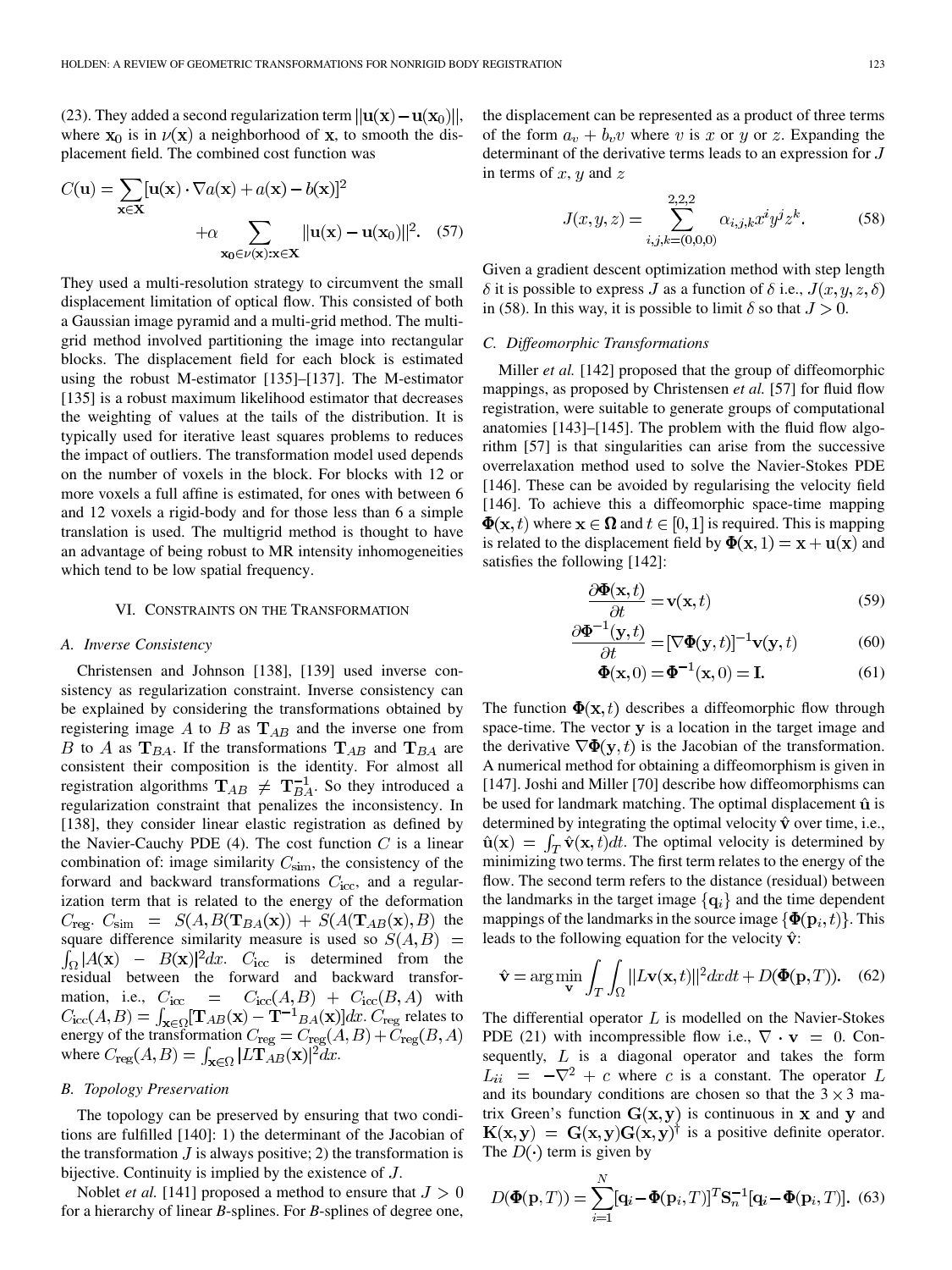Here,  $S_n$  is a 3  $\times$  3 covariance matrix that represents anisotropic landmark localization errors. The  $\hat{v}$  minimiser can be rewritten, see [70], in the following form:

$$
\hat{\mathbf{v}}(\mathbf{x},t) = \sum_{i=1}^{N} \mathbf{K}(\mathbf{\Phi}(\mathbf{p}_i,t), \mathbf{x}) \sum_{j=1}^{N} [\mathbf{C}^{-1}]_{ij} \dot{\mathbf{\Phi}}(\mathbf{p}_j,t)
$$
(64)

with  $\mathbf{K}(\mathbf{x}, \mathbf{y})$  a diagonal matrix<br> $(2(2\pi)^{(5/2)})/\sqrt{c} \exp(-(1/\sqrt{c})||\mathbf{x} - \mathbf{y}||)\mathbf{I}$ 

I is the  $3 \times 3$  identity matrix. Assuming a normally distributed velocity field then C is defined as a  $3N \times 3N$  covariance matrix with 3  $\times$  3 submatrices  $C_{ij} = K(\Phi(\mathbf{p}_i, t), \Phi(\mathbf{p}_j, t))$ . The time derivative of the optimal diffeomorphic mapping  $\ddot{\Phi}$  for the rth landmark is given by

$$
\dot{\hat{\Phi}}(\mathbf{p}_r, T) = \arg\min_{\mathbf{\Phi}} \int_T \sum_{i,j=1}^N \dot{\Phi}^T(\mathbf{p}_i, t) [\mathbf{C}^{-1}]_{ij} \dot{\Phi}(\mathbf{p}_j, t) dt + D(\Phi(\mathbf{p}, T)).
$$
 (65)

They implement (64) by discretizing time and determining the perturbation of landmark displacements over each time step, for details see [70]. They use simple test examples to demonstrate that  $J > 0$  for their transformation.

## VII. COMPARATIVE EVALUATION OF NONRIGID TRANSFORMATIONS

A critical aspect in choosing a transformation model is its impact on the accuracy of the nonrigid registration algorithm. However, this error is difficult to evaluate for real-world medical applications. This is because of the difficulty in obtaining ground truth transformations. A possible approach is to use simulation, but this must be realistic to be valuable. Furthermore, there are a wide range of potential applications and for most of these the transformation model is not precisely known. An alternative approach is to measure the geometric error at corresponding landmark locations. A large number of samples would be needed to give a representative estimate over the entire image domain. Despite this, for many applications, only the error at key structures is important so this approach can be viable. A limitation here is the localization error in identifying landmarks.

There is little published work on the comparative evaluation of nonrigid algorithms with different transformation models. Two recent studies have been published by Hellier *et al.* [148] and Zagorchev and Goshtasby [84]. There are new projects such as NIREP [149] that aim to provide systematic evaluation strategies. Hellier *et al.* [148] evaluated six methods for the intersubject registration of MR brain images. These consisted of rigid-body [150], [151] and nonrigid registration algorithms and the proportional squaring method of Talairach [40] which requires manual input. The nonrigid algorithms were based on fluid flow [139], optical flow [64] and piecewise affine [125] transformation models. They used a variety of metrics to evaluate error, both globally over the entire image domain and locally for certain key brain structures. According to the global criteria accuracy appeared to increase with the number of degrees-of-freedom of the transformation. Also, folding was noted for the optical flow algorithm [64]. For the local criteria there

were mixed results and there was no significant difference between rigid and nonrigid algorithms. In conclusion, they recommended combining anatomical landmarks with intensity-based registration to increase accuracy.

Zagorchev and Goshtasby [84] compared four landmark-based methods [TPS, MQ, WMN, and piecewise linear (PL)] in terms of accuracy and computational cost. The TPS, MQ, and WMN are globally supported RBFs while PL is locally supported. The WMN is an approximating function while the others are interpolating. The accuracy generally depended on the size of the local geometrical differences between the images and the number and distribution of landmarks. When there were large local geometrical differences, WMN and PL were considered the most accurate. This was thought to be because: 1) when landmarks are irregularly spaced there are large errors for RBFs like TPS and MQ in image regions with a low landmark density; 2) when the landmark spacing is highly variable the system of equations that needs to be solved for each component becomes ill-conditioned. When there are small local geometrical differences and a small set of widely spread landmarks then TPS and MQ were preferred because they are interpolating functions. Generally, PL was the most suitable method for images with local geometrical differences because the local support property ensures that errors are not propagated globally. When there is a large number of landmarks with localization error the WMN method was preferred because 1) it does not require the solution of a system of equations that could be numerically unstable and 2) the averaging process when calculating the mean value reduces noise effects.

## VIII. CONCLUSION

Nonrigid registration has become an important tool in medical image analysis. It can provide automated quantitative measurements for a large range of biological processes *in vivo*.

In principle, physical models have the advantage of providing physically realistic solutions. However, some of these, e.g., linear elasticity can only accurately model small deformations, which is a limitation because often soft tissue exhibits large deformation. Fluid flow is more appropriate for this and can ensure that the topology is preserved. However, it does not model the elastic component of tissue deformation and contains a solution space that cannot be realized in many tissue deformation states. Also, the solutions of the associated PDEs are often highly computationally complex. In reality, tissue exhibits a complex behavior, only in certain conditions can it be considered as an elastic or visco-elastic material and it usually behaves anisotropically. It is expected that better physical models should emerge as our understanding of continuum biomechanics advances [66].

Basis function expansions do not, in general, describe the physical or biological processes that cause the geometrical change. Instead they construct an interpolating or approximating function to model it. Some basis functions are compactly supported which allows highly localized deformation to be modelled. Compact support also has the advantage of reducing complexity and speeds up optimization. Generally, basis function expansions are easier to solve computationally than PDEs. Radial basis functions are used for landmark-based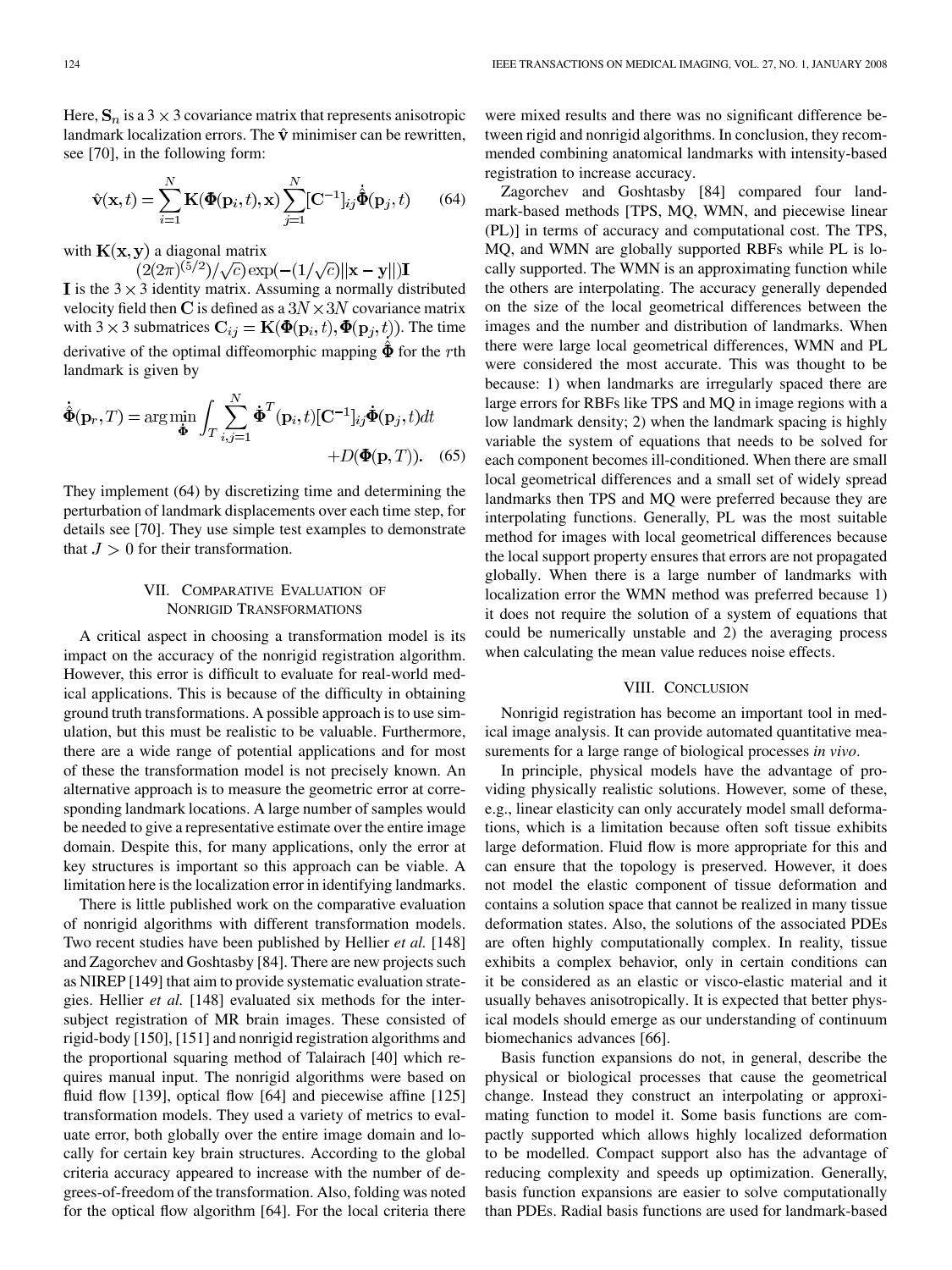registration. They simplify the multidimensional representation of the deformation. They provide fast closed-form solutions. *B*-spline and wavelet expansions are similar, but they do not use a simplifying distance metric. Instead multidimensional basis functions are constructed from linear combinations of univariate ones. An optimal set of coefficients is typically determined using a variational approach. *B*-splines and wavelets have desirable properties such as smoothness and can be constructed hierarchically. *B*-splines have less complexity than wavelets and are smooth and compactly supported.

It is always beneficial to use as much information as possible, so using additional landmarks should improve the accuracy of a non-landmark based method, provided the landmarks are accurately localized. It is possible to design basis functions that satisfy physical models, e.g., [102], [103]. Similarly, preserving the topology or ensuring the transformation is diffeomorphic are principled strategies and can be incorporated, for example, as a regularization constraint.

Generally, there is a lack of evaluation studies of nonrigid algorithms with different transformation models. Consequently, it is difficult to draw robust conclusions about which methods are most accurate or best suited to a particular application. New evaluation projects are being planned that can address this. Evaluation could play an important role in providing feedback when new continuum biomechanical models of *in vivo* soft-tissue deformation are proposed.

## ACKNOWLEDGMENT

The author would like to thank the anonymous reviewers for providing the detailed comments. The author would also like to thank colleagues D. Popescu, R. Li, and G. Poulton for help with proofreading.

#### **REFERENCES**

- [1] J. M. Fitzpatrick and M. Sonka, Handbook of Medical Imaging SPIE, Bellingham, WA, 2000, vol. PM80.
- [2] J. B. A. Maintz and M. A. Viergever, "A survey of medical image registration," *Med. Image Anal.*, vol. 2, no. 1, pp. 1–36, Mar. 1998.
- [3] D. L. G. Hill, P. G. Batchelor, M. Holden, and D. J. Hawkes, "Medical image registration," *Phys. Med. Biol.*, vol. 46, pp. R1–R45, 2001.
- [4] H. Lester and S. R. Arridge, "A survey of hierarchical non-linear medical image registration," *Pattern Recognition*, vol. 32, no. 1, pp. 129–149, Jan. 1999.
- [5] K. Rohr*, Landmark-Based Image Analysis: Using Geometric and Intensity Models*. Boston, MA: Kluwer, 2001.
- [6] B. Zitova and J. Flusser, "Image registration methods: A survey," *Image Vision Comput.*, vol. 21, no. 11, pp. 977–1000, Oct. 2003.
- [7] J. Modersitzki*, Numerical Methods for Image Registration (Numerical Mathematics and Scientific Computation)*. New York: Oxford Univ. Press, 2004.
- [8] A. Goshtasby*, 2-D and 3-D Image Registration: For Medical, Remote Sensing, and Industrial Applications*. New York: Wiley-Interscience, 2005, ch. 5, Transformation functions.
- [9] C. A. Glasbey and K. V. Mardia, "A review of image warping methods," *J. Appl. Stat.*, vol. 25, pp. 155–171, 1998.
- [10] C. R. Maurer and J. M. Fitzpatrick, "A review of medical image registration," in *Interactive Image-Guided Neurosurgery*, R. J. Maciunas, Ed. Park Ridge, IL: American Association of Neurological Surgeons, 1993, pp. 17–44.
- [11] P. A. van den Elsen, E.-J. D. Pol, and M. A. Viergever, "Medical image matching—A review with classification," *IEEE Eng. Med. Biol. Mag.*, vol. 12, no. 1, pp. 26–39, Mar. 1993.
- [12] L. Brown, "A survey of image registration techniques," *ACM Comput. Surv.*, vol. 24, no. 4, pp. 325–376, Dec. 1, 1992.
- [13] W. Crum, T. Hartkens, and D. Hill, "Non-rigid image registration: Theory and practice," *Br. J. Radiol.*, vol. 77, pp. S140–S153, 2004.
- [14] C. R. Maurer, D. L. G. Hill, H. Y. Liu, M. McCue, D. Rueckert, D. Lloret, W. A. Hall, R. E. Maxwell, D. J. Hawkes, and C. L. Truwit, "Investigation of intraoperative brain deformation using a 1.5T interventional MR system: Preliminary results," *IEEE Trans. Med. Imag.*, vol. 17, no. 5, pp. 817–825, Oct. 1998.
- [15] M. Ferrant, A. Nabavi, B. Macq, F. A. Jolesz, R. Kikinis, and S. K. Warfield, "Registration of 3D intraoperative MR images of the brain using a finite-element biomechanical model," *IEEE Trans. Med. Imag.*, vol. 20, pp. 1384–1397, 2001.
- [16] T. Makela, P. Clarysse, O. Sipila, N. Pauna, Q. C. Pham, T. Katila, and I. E. Magnin, "A review of cardiac image registration methods," *IEEE Trans. Med. Imag.*, vol. 21, no. 9, pp. 1011–1021, Sep. 2002.
- [17] A. F. Frangi, D. Rueckert, and J. A. Schnabel, "Automatic construction of multiple-object three-dimensional statistical shape models: Application to cardiac modeling," *IEEE Trans. Med. Imag.*, vol. 21, no. 9, pp. 1151–1166, Sep. 2001.
- [18] J. Gee, T. A. Sundaram, I. Hasegawa, H. Uematsu, and H. Hatabu, "Characterization of regional pulmonary mechanics from serial magnetic resonance imaging data," *Academic Radiol.*, vol. 10, no. 10, pp. 1147–1152, 2003.
- [19] T. A. Sundaram, B. B. Avants, and J. C. Gee, "Towards a dynamic model of pulmonary parenchymal deformation: Evaluation of methods for temporal reparameterization of lung data," *Med. Imag., Comput. Computer-Assisted Intervention—MICCAI '05*, pp. 328–335, 2005.
- [20] X. Papademetris, D. P. Dione, L. W. Dobrucki, L. H. Staib, and A. J. Sinusas, "Articulated rigid registration for serial lower-limb mouse imaging," *Med. Imag., Comput. Computer-Assisted Intervention—MICCAI '05*, vol. 3750, pp. 919–926, 2005.
- [21] C. P. Behrenbruch, K. Marias, P. A. Armitage, M. Yam, N. Moore, R. E. English, J. Clarke, and M. Brady, "Fusion of contrast-enhanced breast MR and mammographic imaging data," *Med. Image Anal.*, vol. 7, no. 3, pp. 311–340, Sep. 2003.
- [22] D. Mattes, D. R. Haynor, H. Vesselle, T. K. Lewellen, and W. Eubank, "PET-CT image registration in the chest using free-form deformations," *IEEE Trans. Med. Imag.*, vol. 22, no. 1, pp. 120–128, Jan. 2003.
- [23] Y. C. Tai, K. P. Lin, C. K. Hoh, S. C. H. Huang, and E. J. Hoffman, "Utilization of 3D elastic transformation in the registration of chest X-ray CT and whole body PET," *IEEE Trans. Nucl. Sci.*, vol. 44, no. 4, pp. 1606–1612, Aug. 1997.
- [24] D. Rey, G. Subsol, H. Delinette, and N. Ayache, "Automatic detection and segmentation of evolving processes in 3D medical images: Application to multiple sclerosis," *Med. Image Anal.*, vol. 6, no. 2, pp. 163–179, Jun. 2002.
- [25] K. K. Leung et al., "Automatic quantification of changes in bone in serial MR images of joints," *IEEE Trans. Med. Imag.*, vol. 25, no. 12, pp. 1617–1626, Dec. 2006.
- [26] C. Studholme, V. Cardenas, K. Blumenfeld, N. Schuff, H. J. Rosen, B. Miller, and M. Weiner, "Deformation tensor morphometry of sematic dementia with quantitive validation," *NeuroImage*, vol. 21, no. 4, pp. 1387–1398, 2004.
- [27] P. A. Freeborough and N. C. Fox, "Modeling brain deformations in alzheimer's disease by fluid registration of serial 3D MR images," *J. Comput. Assist. Tomogr.*, vol. 22, no. 5, pp. 838–843, Oct. 1998.
- [28] M. Holden, J. A. Schnabel, and D. L. G. Hill, "Quantification of small cerebral ventricular volume changes in treated growth hormone patients using non-rigid registration," *IEEE Trans. Med. Imag.*, vol. 21, no. 10, pp. 1292–1301, Oct. 2002.
- [29] T. Hartkens, D. L. G. Hill, A. D. Castellano-Smith, C. R. Maurer, A. J. Martin, W. A. Hall, H. Liu, and C. L. Truwit, "Measurement and analysis of brain deformation during neurosurgery," *IEEE Trans. Med. Imag.*, vol. 22, no. 1, pp. 82–92, Jan. 2003.
- [30] J. Kybic, P. Thévenaz, A. Nirkko, and M. Unser, "Unwarping of unidirectionally distorted EPI images," *IEEE Trans. Med. Imag.*, vol. 19, no. 2, pp. 80–93, Feb. 2000.
- [31] C. Studholme, R. T. Constable, and J. S. Duncan, "Accurate alignment of functional EPI data to anatomical MRI using a physics-based distortion model," *IEEE Trans. Med. Imag.*, vol. 19, no. 11, pp. 1115–1127, Nov. 2001.
- [32] M. Holden, M. Breeuwer, K. McLeish, D. J. Hawkes, S. F. Keevil, and D. L. G. Hill, "Sources and correction of higher order geometrical distortion for serial MR brain imaging," in *Proc. Soc. Photo-Optical Instrum. Eng. (SPIE)*, Bellingham, WA, 2001, vol. 4322, pp. 69–78.
- [33] P. M. Thompson, D. MacDonald, M. S. Mega, C. J. Holmes, A. C. Evans, and A. W. Toga, "Detection and mapping of abnormal brain structure with a probabilistic atlas of cortical surfaces," *J. Comput. Assist. Tomogr.*, vol. 21, no. 4, pp. 567–581, 1997.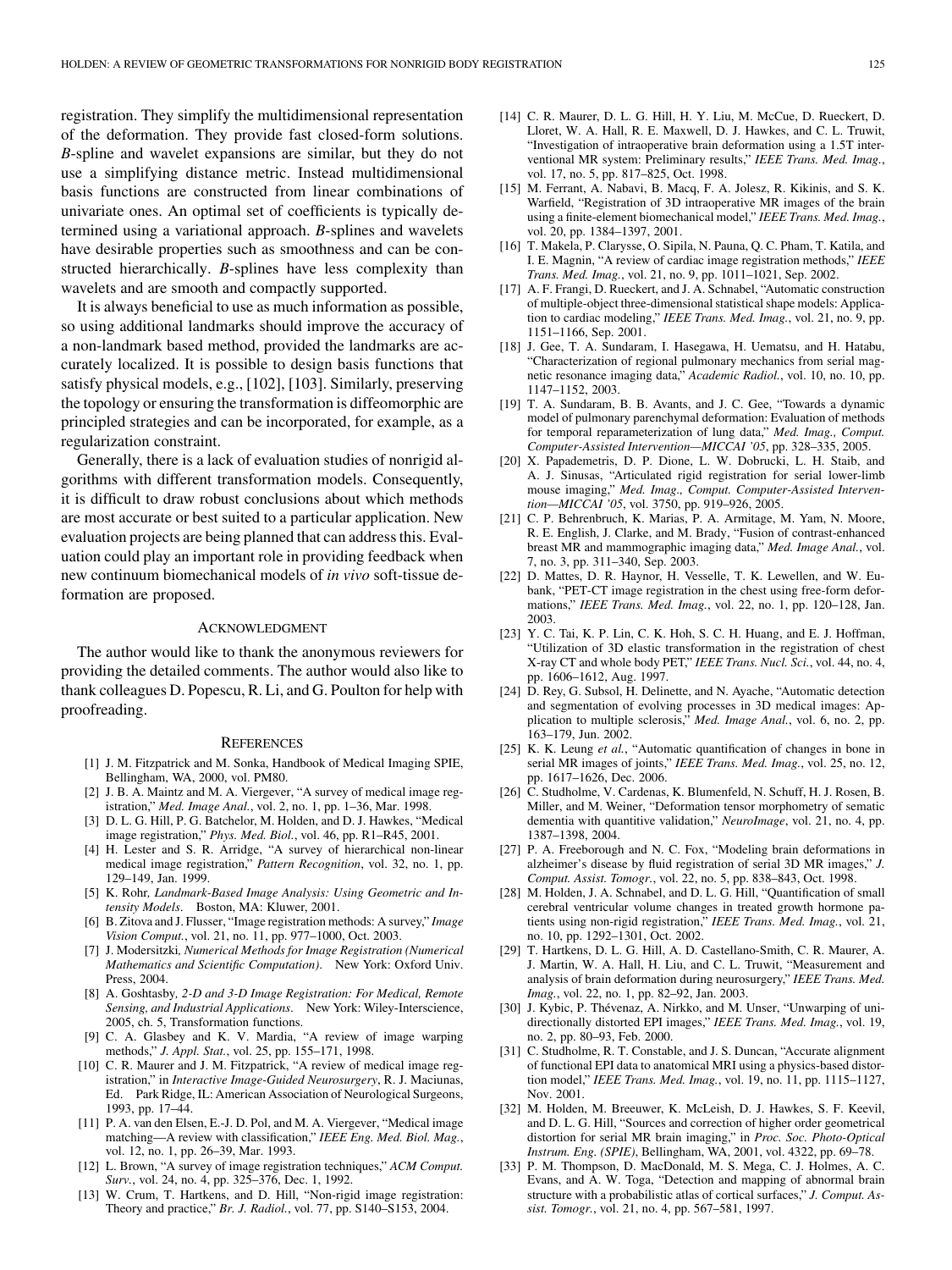- [34] P. M. Thompson, R. P. Woods, M. S. Mega, and A. W. Toga, "Mathematical/computational challenges in creating deformable and probabilistic atlases of the human brain," *Human Brain Mapp.*, vol. 9, no. 2, pp. 81–92, Feb. 2000.
- [35] K. M. Pohl, J. Fisher, E. L. Grimson, R. Kikinis, and W. M. Wells, "A bayesian model for joint segmentation and registration," *NeuroImage*, vol. 31, no. 1, pp. 228–239, May 15, 2006.
- [36] J. C. Mazziotta, A. W. Toga, A. Evans, P. Fox, and J. Lancaster, "A probabilistic atlas of the human brain—Theory and rationale for its development," *NeuroImage*, vol. 2, no. 2, pp. 89–101, Jun. 1995.
- [37] A. C. Evans, D. L. Collins, P. Neelin, D. MacDonald, M. Kamber, and T. S. Marett, "Three-dimensional correlative imaging: Applications in human brain mapping," in *Functional Neuroimaging: Technical Foundations*, R. W. thatcher, M. Hallett, T. Zeffiro, and E. R. John, Eds. San Diego, CA: Academic, 1994, pp. 145–161.
- [38] D. L. Collins, C. J. Holmes, T. M. Peters, and A. C. Evans, "Automatic 3D model-based neuroanatomical segmentation," *Human Brain Mapp.*, vol. 3, no. 3, pp. 190–208, 1995.
- [39] P. M. Thompson and A. W. Toga, "Detection, visualization and animation of abnormal anatomic structure with a deformable probabilistic brain atlas based on random vector field transformations," *Med. Image Anal.*, vol. 1, pp. 271–294, 1997.
- [40] J. T. Tournoux*, Co-Planar Stereotaxic Atlas of the Human Brain*. New York: Thieme Medical Publishers.
- [41] B. M. Dawant, S. L. Hartmann, J. P. Thirion, F. Maes, D. Vandermeulen, and P. Demaerel, "Automatic 3D segmentation of internal structures of the head in MR images using a combination of similarity and free-form transformations: Part I, Methodology and validation on normal subjects," *IEEE Trans. Med. Imag.*, vol. 18, pp. 909–916, 1999.
- [42] G. Calmon and N. Roberts, "Automatic measurement of changes in brain volume on consecutive 3D MR images by segmentation propagation," *Magn. Reson. Imag.*, vol. 18, no. 4, pp. 439–453, May 2000.
- [43] E. D'Agostino, F. Maes, D. Vandermeulen, and P. Suetens, "A viscous fluid model for multimodal non-rigid image registration using mutual information," *Med. Image Anal.*, vol. 7, no. 4, pp. 565–575, Dec. 2003.
- [44] A. W. Toga, K. Ambach, B. Quinn, M. Hutchin, and J. S. Burton, "Postmortem anatomy from cryosectioned whole human brain," *J. Neurosci. Methods*, vol. 54, no. 2, pp. 239–252, Oct. 1994.
- [45] M. A. Jacobs *et al.*, "Registration and warping of magnetic resonance images to histological sections," *Med. Phys.*, vol. 26, no. 8, pp. 1568–1578, Aug. 1999.
- [46] P. C. Chou and N. J. Pagano*, Elasticity: Tensor, Dyadic, and Engineering Approaches*. New York: Dover, 1992.
- [47] G. Mase*, Schaum's Outline of Continuum Mechanics*. New York: McGraw-Hill, 1970.
- [48] G. E. Christensen, R. D. Rabbitt, and M. I. Miller, "3D brain mapping using a deformable neuroanatomy," *Phys. Medicine Biol.*, vol. 39, pp. 609–618, 1994.
- [49] C. Broit, "Optimal registration of deformed images," Ph.D. dissertation, Dept. Comput. Inf. Sci., Univ. Pennsylvania, Philadelphia, 1981.
- [50] R. Bajcsy, R. Lieberson, and M. Reivich, "A computerized system for the elastic matching of deformed radiographic images to idealized atlas images," *J. Comput. Assist. Tomogr.*, vol. 7, no. 4, pp. 618–625, 1983.
- [51] J. C. Gee, D. R. Haynor, M. Reivich, and R. Bajcsy, "Finite element approach to warping of brain images," *SPIE Med. Imag.*, pp. 327–337, 1994.
- [52] R. Bajcsy and S. Kovacic, "Multiresolution elastic matching," *Comput. Vision Graph. Image Process.*, vol. 46, no. 1, pp. 1–21, Apr. 1989.
- [53] C. Davatzikos and R. N. Bryan, "Using a deformable surface model to obtain a shape representation of the cortex," *IEEE Trans. Med. Imag.*, vol. 15, no. 6, pp. 785–795, Dec. 1996.
- [54] G. H. Golub and C. F. V. Loan*, Matrix Computations*. Boston, MA: Johns Hopkins Univ. Press, 1996.
- [55] C. Davatzikos, "Spatial transformation and registration of brain images using elastically deformable models," *Comput. Vision Image Understand.*, vol. 66, no. 2, pp. 207–222, May 1997.
- [56] J. C. Gee, M. Reivich, and R. Bajcsy, "Elastically deforming 3D atlas to match anatomical brain images," *J. Comput. Assist. Tomogr.*, pp. 225–236, 1993.
- [57] G. E. Christensen, R. D. Rabbitt, and M. I. Miller, "Deformable templates using large deformation kinematics," *IEEE Trans. Image Process.*, vol. 5, pp. 1435–1447, Oct. 1996.
- [58] G. E. Christensen, S. C. Joshi, and M. I. Miller, "Volumetric transformation of brain anatomy," *IEEE Trans. Med. Imag.*, vol. 16, no. 6, pp. 864–877, Dec. 1997.
- [59] E. M. Lifshitz and L. D. Landau*, Fluid Mechanics*. New York: Butterworth-Heinemann, 1987.
- [60] J. Strikwerda*, Finite Difference Schemes and Partial Differential Equations*, 1 ed. Pacific Grove, CA: Wadsworth, 1989.
- [61] M. Bro-Nielsen and C. Gramkow, "Fast fluid registration of medical images," in *Proc. Visualization in Biomedical Computing*, R. Kikinis and K. Hoehne, Eds. Berlin, Germany: Springer Verlag, pp. 267–276.
- [62] W. H. Press, S. A. Teukolsky, W. T. Vetterling, and B. P. Flannery*, Numerical Recipes in C the Art of Scientific Computing*. Cambridge, U.K.: Cambridge Univ. Press, 1992.
- [63] B. P. K. Horn and B. G. Schunck, "Determining optical flow," *Artif. Intell.*, vol. 17, pp. 185–203, 1981.
- [64] J.-P. Thirion, "Image matching as a diffusion process: An analogy with maxwell's demons," *Med. Image Anal.*, vol. 2, no. 3, pp. 243–260, Sep. 1998.
- [65] C. Truesdell, W. Noll, and S. S. Antman*, The Non-Linear Field Theories of Mechanics*. New York: Springer, 2004.
- [66] J. D. Humphrey, "Continuum biomechanics of soft biological tissues," *Proc. R. Stat. Soc.*, vol. 459, no. 2029, pp. 3–46, 2003.
- [67] E. Meijering, "A chronology of interpolation: From ancient astronomy to modern signal and image processing," *Proc. IEEE*, vol. 90, pp. 319–342, 2002.
- [68] L. L. Schumaker*, Spline Functions: Basic Theory*. Melbourne, FL: Krieger, 1993.
- [69] M. J. D. Powell*, Approximation Theory and Methods*. Cambridge, U.K.: Cambridge Univ. Press, 1981.
- [70] S. C. Joshi and M. I. Miller, "Landmark matching via large deformation diffeomorphisms," *IEEE Trans. Image Process.*, vol. 9, no. 8, pp. 1357–1370, Aug. 2000.
- [71] S. Marsland and C. J. Twining, "Constructing diffeomorphic representations for the groupwise analysis of nonrigid registrations of medical images," *IEEE Trans. Med. Imag.*, vol. 23, no. 8, pp. 1006–1020, Aug. 2004.
- [72] M. J. D. Powell, "Radial basis functions for multivariate interpolation: A review," in *Conf. 1st Algorithms For Approximation (Inst. Math. Its Appl. Conf. Series)*, 1987, vol. 1, pp. 143–167.
- [73] M. J. D. Powell, "The theory of radial basis function approximation in 1990," in *Advances in Numerical Analysis*. New York: Oxford Sci. Publications, 1992, vol. 2, ch. 2.
- [74] M. D. Buhmann, "Radial basis functions," *Acta Numerica*, vol. 9, pp. 1–38, 2000.
- [75] N. Arad, N. Dyn, D. Reisfeld, and Y. Yeshurun, "Warping by radial basis functions—Application to facial expressions," *CVGIP-Graphical Models Image Process.*, vol. 56, no. 2, pp. 161–172, 1994.
- [76] R. Detlef and M. Heinrich*, Free Form Deformation with Scattered Data Interpolation Methods*, G. Farin, H. Hagen, and H. Noltemeier, Eds. New York: Springer Verlag, 1993, vol. 8, Geometric modelling (computing suppl.), pp. 267–281.
- [77] K. Rohr, M. Fornefett, and H. S. Stiehl, "Spline-based elastic image registration: Integration of landmark errors and orientation attributes,' *Comput. Vision Image Understand.*, vol. 90, no. 2, pp. 153–168, May 2003.
- [78] K. Rohr *et al.*, "Landmark-based elastic registration using approximating thin-plate splines," *IEEE Trans. Med. Imag.*, vol. 20, pp. 526–534, 2001.
- [79] K. Rohr, H. S. Stiehl, R. Sprengel, W. Beil, T. M. Buzug, J. Weese, and M. H. Kuhn, "Point-based elastic registration of medical image data using approximating thin-plate splines," in *Visualization Biomed. Comput, Proc. Soc. Photo-Optical Instrum. Eng. (SPIE)*, Bellingham, WA, 1996, vol. 1131, pp. 297–306.
- [80] M. Fornefett, K. Rohr, and H. S. Steihl, "Radial basis functions with compact support for elastic registration of medical images," *Image Vis. Comput.*, vol. 19, no. 1–2, pp. 87–96, 2001.
- [81] D. N. Fogel, "Image rectification with radial basis functions: Application to RS/GIS data integration," in *Proc. 3rd Int. Conf. Integrating GIS Environ. Modell.*, Santa Fe, NM, 1996, pp. 19–119.
- [82] A. Goshtasby, "Piecewise cubic mapping functions for image registration," *Pattern Recognit.*, vol. 20, no. 5, pp. 525–533, 1987.
- [83] R. Wiemker, K. Rohr, L. Binder, R. Sprengel, and H. S. Stiehl, "Application of elastic registration to imagery from airborne scanners," in *Int. Archives Photogrammetry Remote Sensing*, 1996, vol. XXXI-B4, pp. 949–954.
- [84] L. Zagorchev and A. Goshtasby, "A comparative study of transformation functions for nonrigid image registration," *IEEE Trans. Image Process.*, vol. 15, no. 3, pp. 529–538, Mar. 2006.
- [85] R. L. Harder and R. N. Desmarais, "Interpolation using surface splines," *J. Aircraft*, vol. 9, pp. 189–191, 1972.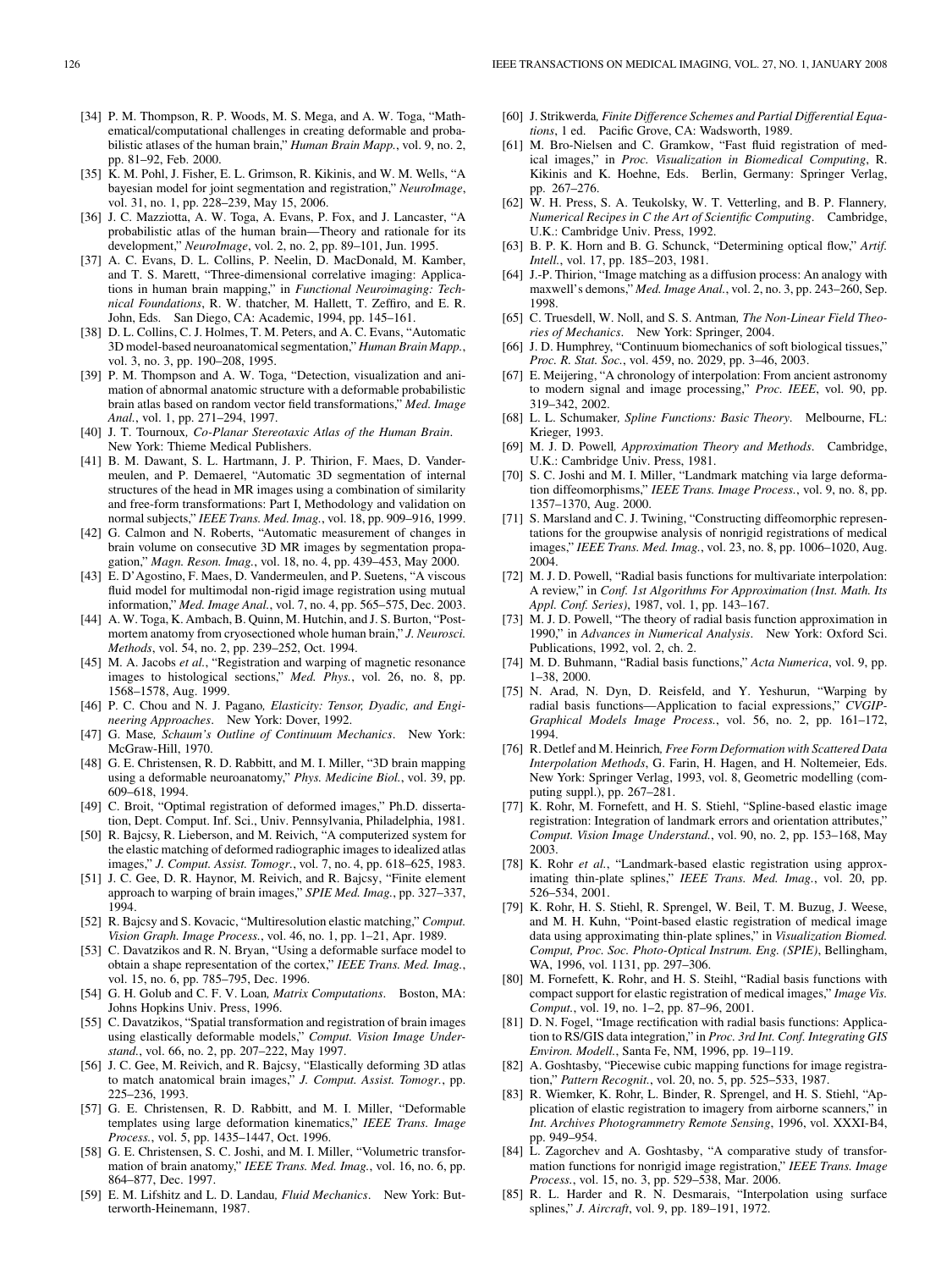- [86] J. Duchon, "Interpolation des fonctions de deux variables suivant le principle de la flexion revue des plaques minces," *RAIRO Analyse Numerique*, vol. 10, no. 12, pp. 5–12, 1976.
- [87] J. Meinguet, "Multivariate interpolation at arbitrary points made simple," *J. Appl. Math. Phys.*, vol. 30, pp. 292–304, 1979.
- [88] M. F. Hutchinson and P. E. Gessler, "Splines—More than just a smooth interpolator," *Geoderma*, vol. 62, no. 1-3, pp. 45–67, 1994.
- [89] D. E. Myers, "Spatial interpolation—An overview," *Geoderma*, vol. 62, no. 1-3, pp. 17–28, 1994.
- [90] W. E. L. Grimson*, From Images to Surfaces: A Computational Study of the Human Early Visual System*. Cambridge, MA: MIT Press, 1981.
- [91] D. Terzopoulos, "Multiresolution computation of visible-surface representations," Ph.D. dissertation, Dept. Electrical Eng. Comput. Sci., Massachusetts Inst. Technol., Cambridge, MA, 1984.
- [92] F. L. Bookstein, "Principal warps: Thin-Plate splines and the decomposition of deformations," *IEEE Trans. Pattern Anal. Mach. Intell.*, vol. 11, no. 6, pp. 567–585, Jun. 1989.
- [93] A. Goshtasby, "Registration of images with geometric distortions," *IEEE Trans. Geosci. Remote Sens. E*, vol. 26, no. 1, pp. 60–64, Jan. 1988.
- [94] F. L. Bookstein, "Shape and the information in medical images: A decade of the morphometric synthesis," *Comput. Vision Image Understand.*, vol. 66, no. 2, pp. 97–118, May 1997.
- [95] R. K. Beatson and G. N. Newsam, "Fast evaluation of radial basis functions," *Comput. Math. Appl.*, vol. 24, pp. 7–19, 1992.
- [96] I. Barrodale, D. Skea, M. Berkley, R. Kuwahara, and R. Poeckert, "Warping digital images using thin plate splines," *Pattern Recognit.*, vol. 26, pp. 375–376, 1993.
- [97] L. Greengard and V. Rokhlin, "A fast algorithm for particle simulations," *J. Comp. Phys.*, vol. 73, pp. 325–348, 1987.
- [98] M. J. D. Powell, Tabulation of thin plate splines on a very fine two-dimensional grid, Numerical analysis report of University of Cambridge Cambridge Univ., Cambridge, U.K., 1992.
- [99] G. Wahba*, Spline Models for Observational Data*. Philadelphia, PA: SIAM, 1990.
- [100] G. E. Christensen, "Deformable shape models for anatomy," Ph.D. dissertation, Dept. Elect. Eng., Sever Institute of Technology, Washington Univ., St. Louis, MO, 1994.
- [101] H. Wendland, "Piecewise polynomial, positive definite and compactly supported radial basis functions of minimal degree," *Adv. Comput. Math.*, vol. 4, pp. 389–396, 1995.
- [102] M. H. Davis, A. Khotanzad, D. P. Flaming, and S. E. Harms, "A physics-based coordinate transformation for 3D image matching," *IEEE Trans. Med. Imag.*, vol. 16, pp. 317–328, 1997.
- [103] J. Kohlrausch, K. Rohr, and H. S. Stiehl, "A new class of elastic body splines for nonrigid registration of medical images," *J. Math. Imag. Vis.*, vol. 23, no. 3, pp. 253–280, 2005.
- [104] S. W. K. Rohr, "Physics-based elastic image registration using splines and including landmark localization uncertainties," *Med. Imag., Comput. Computer-Assisted Intervention—MICCAI '06*, vol. 2, pp. 678–685, 2006.
- [105] I. J. Schoenberg, "Contributions to the problem of approximation of equidistant data by analytic functions," *Q. Appl. Math.*, vol. 4, pt. A, pp. 45–99, 1946.
- [106] M. Unser, A. Aldroubi, and M. Eden, "Fast b-spline transforms for continuous image representation and interpolation," *IEEE Trans. Pattern Anal. Mach. Intell.*, vol. 13, no. 3, pp. 277–285, Mar. 1991.
- [107] M. Unser, A. Aldroubi, and M. Eden, "B-spline signal processing: Part I—Theory," *IEEE Trans. Signal Process.*, vol. 41, no. 2, pp. 821–833, Feb. 1993.
- [108] M. Unser, A. Aldroubi, and M. Eden, "B-spline signal processing: Part II—Efficient design and applications," *IEEE Trans. Signal Process.*, vol. 41, no. 2, pp. 834–848, Feb. 1993.
- [109] P. Thevanaz, T. Blu, and M. Unser, "Interpolation revisited," *IEEE Trans. Med. Imag.*, vol. 19, no. 7, pp. 739–758, Jul. 2000.
- [110] S. Lee, G. Wolberg, K. Y. Chwa, and S. Y. Shin, "Image metamorphosis with scattered feature constraints," *IEEE Trans. Visual. Comput. Graph.*, vol. 2, no. 4, pp. 337–354, Dec. 1996.
- [111] E. Bardinet, L. D. Cohen, and N. Ayache, "A parametric deformable model to fit unstructured 3D data," *Comput. Vision Image Understand.*, vol. 71, no. 1, pp. 39–54, Jul. 1998.
- [112] M. W. Hsu, J. F. Hughes, and H. Kaufman, "Direct manipulation of free-form deformations," in *Proc. SIGGRAPH*, 1992, vol. 26, pp. 177–184.
- [113] G. Wolberg, "Image morphing: A survey," *The Visual Comput.*, vol. 14, no. 8-9, pp. 360–372, Dec. 9, 1998.
- [114] S. Lee, G. Wolberg, K. Y. Chwa, and S. Y. Shin, "Image metamorphosis using snakes and free-form deformations," in *Proc. ACM SIG-GRAPH'95*, Jul. 1995, pp. 439–448.
- [115] P. Gao and T. W. Sederberg, "A work minimization approach to image morphing," *Visual Comput.*, vol. 14, no. 8-9, pp. 390–400, Dec. 9, 1998.
- [116] J. M. Declerck, J. Feldmar, M. L. Goris, and F. Betting, "Automatic registration and alignment on a template of cardiac stress and rest reoriented SPECT images," *IEEE Trans. Med. Imag.*, vol. 16, no. 6, pp. 727–737, Dec. 1997.
- [117] D. Rueckert, L. I. Sonoda, C. Hayes, D. L. G. Hill, M. O. Leach, and D. J. Hawkes, "Nonrigid registration using free-form deformations: Application to breast MR images," *IEEE Trans. Med. Imag.*, vol. 18, no. 8, pp. 712–721, Aug. 1999.
- [118] C. de Boor*, A Practical Guide to Splines*. New York: Springer-Verlag, 1978.
- [119] J. H. Gallier*, Curves and surfaces in geometric modeling: Theory and algorithms*. San Francisco, CA: Morgan Kaufmann, 1999.
- [120] I. Shoenberg*, Cardinal Spline Interpolation*. Philadelphia, PA: SIAM, 1973.
- [121] T. Sederberg and S. Parry, "Free-form deformations of solid geometric models," *Comput. Graph.*, vol. 20, pp. 151–160, 1986.
- [122] J. Kybic and M. Unser, "Fast parametric elastic image registration," *IEEE Trans. Image Process.*, vol. 12, no. 11, pp. 1427–1442, Nov. 2003.
- [123] C. Sorzano, P. Thevenaz, and M. Unser, "Elastic registration of biological images using vector-spline regularization," *IEEE Trans. Biomed. Eng.*, vol. 52, no. 4, pp. 652–663, Apr. 2005.
- [124] J. Schnabel, C. Tanner, A. Castellano-Smith, A. Degenhard, M. Leach, D. Hose, D. Hill, and D. Hawkes, "Validation of nonrigid image registration using finite-element methods: Application to breast MR images," *IEEE Trans. Med. Imag.*, vol. 22, no. 2, pp. 238–247, Feb. 2003.
- [125] D. L. Collins and A. C. Evans, "Animal: Validation and applications of nonlinear registration-based segmentation," *Int. J. Pattern Recogn. Artif. Intell.*, vol. 11, no. 8, pp. 1271–1294, 1997.
- [126] A. Cohen and J. Kovacevic, "Wavelets: The mathematical background," *Proc. IEEE*, vol. 84, no. 4, pp. 514–522, Apr. 1996.
- [127] Y. Amit, "Nonlinear variational problem for image matching," *SIAM J. Comput.*, vol. 15, no. 1, pp. 207–224, Jan. 1994.
- [128] S. G. Mallat, "A theory for multiresolution signal decomposition: The wavelet representation," *IEEE Trans. Pattern Anal. Mach. Intell.*, vol. 11, no. 7, pp. 674–693, Jul. 1989.
- [129] I. Daubechies, "Orthonormal bases of compactly supported wavelets," *Commun. Pure Appl. Math.*, vol. 41, pp. 909–1906, Nov. 1988.
- [130] S. Gefen, E. Tretiak, and J. Nissanov, "Elastic 3D alignment of rat brain histological images," *IEEE Trans. Med. Imag.*, vol. 22, no. 11, pp. 1480–1489, Nov. 2003.
- [131] Y. T. Wu, T. Kanade, C. C. Li, and J. Cohn, "Image registration using wavelet-based motion model," *Int. J. Comput. Vis.*, vol. 38, no. 2, pp. 129–152, 2000.
- [132] Y. T. Wu, L. F. Chen, P. L. Lee, T. C. Yeh, and J. C. Hsieh, "Discrete signal matching using coarse-to-fine wavelet basis functions," *Pattern Recognit.*, vol. 36, no. 1, pp. 171–192, Jan. 2003.
- [133] W. Cai and J. Z. Wang, "Adaptive multiresolution collocation methods for initial boundary value problems of nonlinear PDEs," *SIAM J. Numerical Anal.*, vol. 33, pp. 937–970, 1996.
- [134] P. Hellier, C. Barillot, E. Mémin, and P. Pérez, "Hierarchical estimation of a dense deformation field for 3D robust registration," *IEEE Trans. Med. Imag.*, vol. 20, no. 5, pp. 388–402, May. 2001.
- [135] P. J. Huber, "Robust estimation of a location parameter," *Ann. Math. Stat.*, vol. 35, pp. 73–101, 1964.
- [136] M. Black and A. Rangarajan, "On the unification of line processes, outlier rejection, and robust statistics with applications in early vision," *Int. J. Comput. Vision*, vol. 19, no. 1, pp. 57–91, Jul. 1996.
- [137] E. Mémin and P. Pérez, "Dense estimation and object-based segmentation of the optical flow with robust techniques," *IEEE Trans. Image Process.*, vol. 7, no. 5, pp. 703–719, May 1998.
- [138] G. E. Christensen and H. J. Johnson, "Consistent image registration," *IEEE Trans. Med. Imag.*, vol. 20, no. 7, pp. 568–582, Jul. 2001.
- [139] H. J. Johnson and G. E. Christensen, "Consistent landmark and intensity-based image registration," *IEEE Trans. Med. Imag.*, vol. 21, no. 5, pp. 450–461, May 2002.
- [140] O. Musse, F. Heitz, and J. P. Armspach, "Topology preserving deformable image matching using constrained hierarchical parametric models," *IEEE Trans. Image Process.*, vol. 10, no. 7, pp. 1081–1093, Jul. 2001.